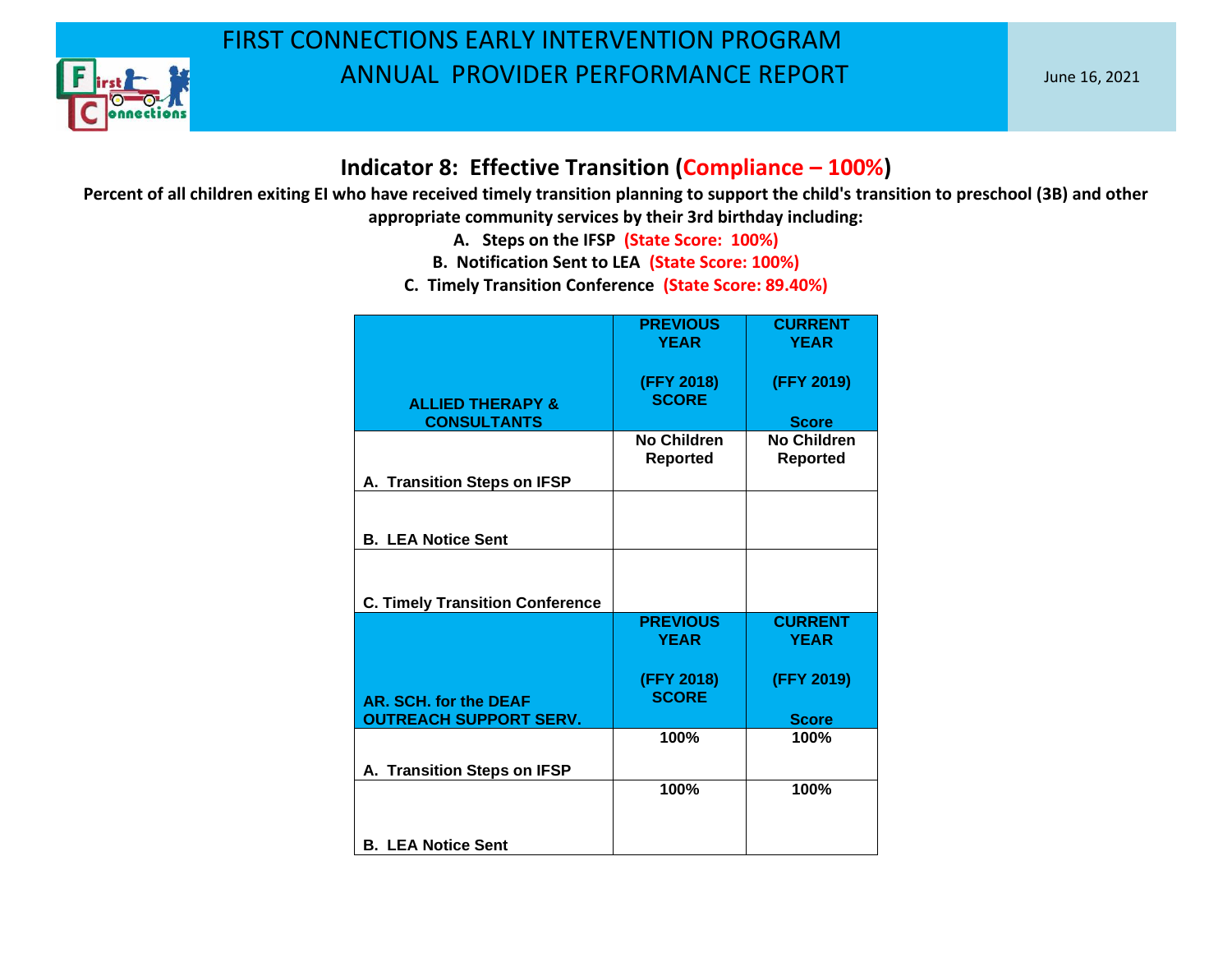

#### **Indicator 8: Effective Transition (Compliance – 100%)**

- **A. Steps on the IFSP (State Score: 100%)**
- **B. Notification Sent to LEA (State Score: 100%)**
- **C. Timely Transition Conference (State Score: 89.40%)**

|                                        | 100%                           | 100%                                  |
|----------------------------------------|--------------------------------|---------------------------------------|
| <b>C. Timely Transition Conference</b> |                                |                                       |
|                                        | <b>PREVIOUS</b><br><b>YEAR</b> | <b>CURRENT</b><br><b>YEAR</b>         |
|                                        | (FFY 2018)<br><b>SCORE</b>     | (FFY 2019)                            |
| <b>Brixey Therapy Services</b>         |                                | <b>Score</b>                          |
|                                        | No Children<br><b>Reported</b> | <b>No Children</b><br><b>Reported</b> |
| A. Transition Steps on IFSP            |                                |                                       |
| <b>B. LEA Notice Sent</b>              |                                |                                       |
| <b>C. Timely Transition Conference</b> |                                |                                       |
|                                        | <b>PREVIOUS</b><br><b>YEAR</b> | <b>CURRENT</b><br><b>YEAR</b>         |
|                                        | (FFY 2018)<br><b>SCORE</b>     | (FFY 2019)                            |
| <b>Building Bridges</b>                |                                | <b>Score</b>                          |
|                                        | 100%                           | 100%                                  |
| A. Transition Steps on IFSP            |                                |                                       |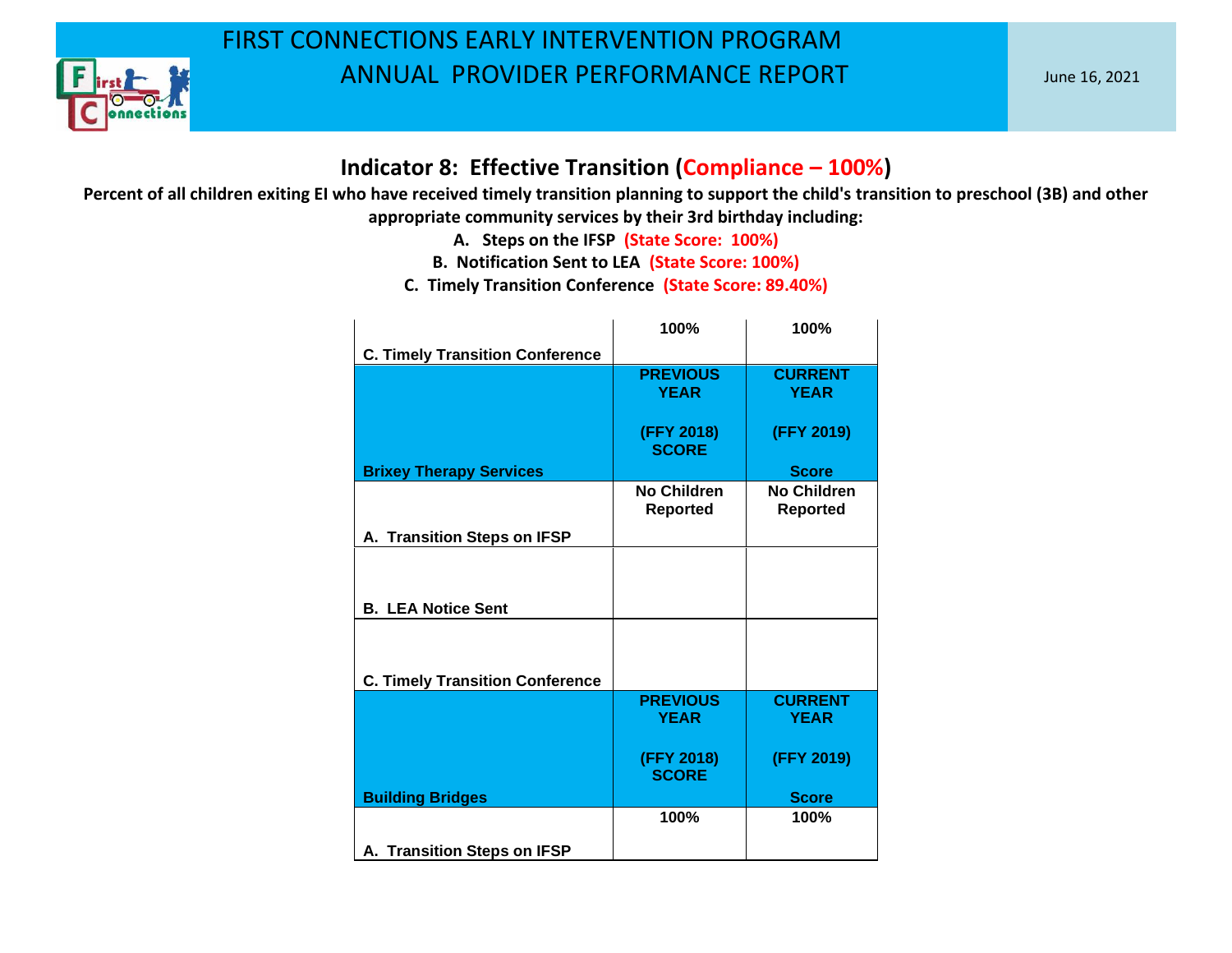

#### **Indicator 8: Effective Transition (Compliance – 100%)**

- **A. Steps on the IFSP (State Score: 100%)**
- **B. Notification Sent to LEA (State Score: 100%)**
- **C. Timely Transition Conference (State Score: 89.40%)**

|                                                                                                                       | 100%                           | 100%                               |
|-----------------------------------------------------------------------------------------------------------------------|--------------------------------|------------------------------------|
| <b>B. LEA Notice Sent</b>                                                                                             |                                |                                    |
|                                                                                                                       | 100%                           | 100%                               |
| <b>C. Timely Transition Conference</b>                                                                                |                                |                                    |
|                                                                                                                       | <b>PREVIOUS</b><br><b>YEAR</b> | <b>CURRENT</b><br><b>YEAR</b>      |
| <b>Center for Child Development &amp;</b><br><b>Family Education (formerly</b><br><b>Arkansas Childcare Services)</b> | (FFY 2018)<br><b>SCORE</b>     | (FFY 2019)                         |
|                                                                                                                       | <b>No Children</b>             | <b>Score</b><br><b>No Children</b> |
| A. Transition Steps on IFSP                                                                                           | <b>Reported</b>                | <b>Reported</b>                    |
| <b>B. LEA Notice Sent</b>                                                                                             |                                |                                    |
| <b>C. Timely Transition Conference</b>                                                                                |                                |                                    |
|                                                                                                                       | <b>PREVIOUS</b><br><b>YEAR</b> | <b>CURRENT</b><br><b>YEAR</b>      |
|                                                                                                                       | (FFY 2018)<br><b>SCORE</b>     | (FFY 2019)                         |
| <b>Child's Play</b>                                                                                                   |                                | <b>Score</b>                       |
| A. Transition Steps on IFSP                                                                                           | 100%                           | 100%                               |
|                                                                                                                       | 100%                           | 100%                               |
| <b>B. LEA Notice Sent</b>                                                                                             |                                |                                    |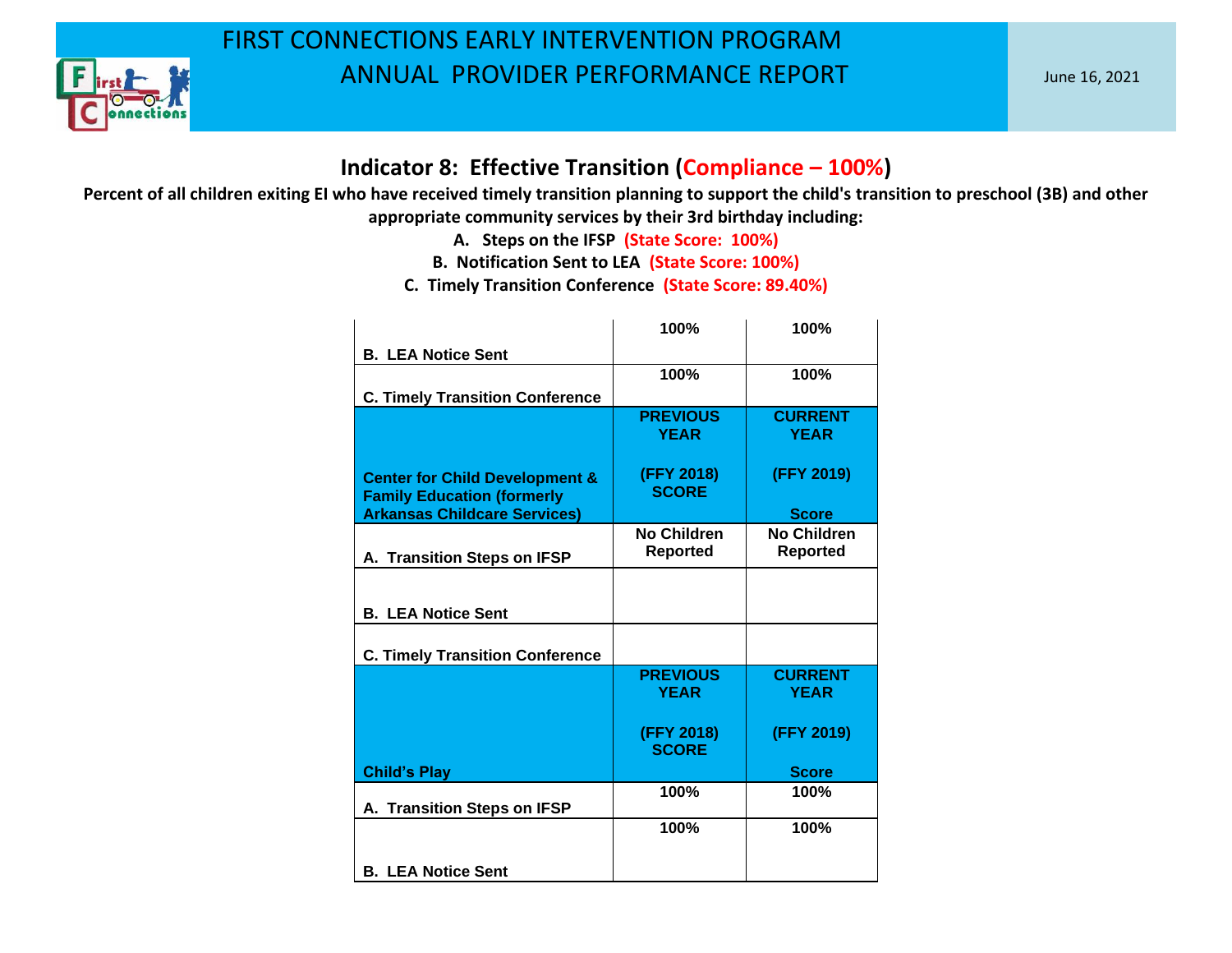

#### **Indicator 8: Effective Transition (Compliance – 100%)**

**Percent of all children exiting EI who have received timely transition planning to support the child's transition to preschool (3B) and other appropriate community services by their 3rd birthday including:**

**A. Steps on the IFSP (State Score: 100%)**

**B. Notification Sent to LEA (State Score: 100%)**

**C. Timely Transition Conference (State Score: 89.40%)**

|                                        | 100%                                  | 67%                                   |
|----------------------------------------|---------------------------------------|---------------------------------------|
| <b>C. Timely Transition Conference</b> |                                       |                                       |
|                                        | <b>PREVIOUS</b><br><b>YEAR</b>        | <b>CURRENT</b><br><b>YEAR</b>         |
| <b>Children's Therapy Services</b>     | (FFY 2018)<br><b>SCORE</b>            | (FFY 2019)                            |
| A. Transition Steps on IFSP            | No Children<br><b>Reported</b>        | No Children<br><b>Reported</b>        |
| <b>B. LEA Notice Sent</b>              |                                       |                                       |
| <b>C. Timely Transition Conference</b> |                                       |                                       |
|                                        | <b>PREVIOUS</b><br><b>YEAR</b>        | <b>CURRENT</b><br><b>YEAR</b>         |
| <b>COMMUNITY SCHOOL OF</b>             | (FFY 2018)<br><b>SCORE</b>            | (FFY 2019)                            |
| <b>CLEBURNE COUNTY</b>                 |                                       | <b>Score</b>                          |
| A. Transition Steps on IFSP            | <b>No Children</b><br><b>Reported</b> | <b>No Children</b><br><b>Reported</b> |
| <b>B. LEA Notice Sent</b>              |                                       |                                       |
| <b>C. Timely Transition Conference</b> |                                       |                                       |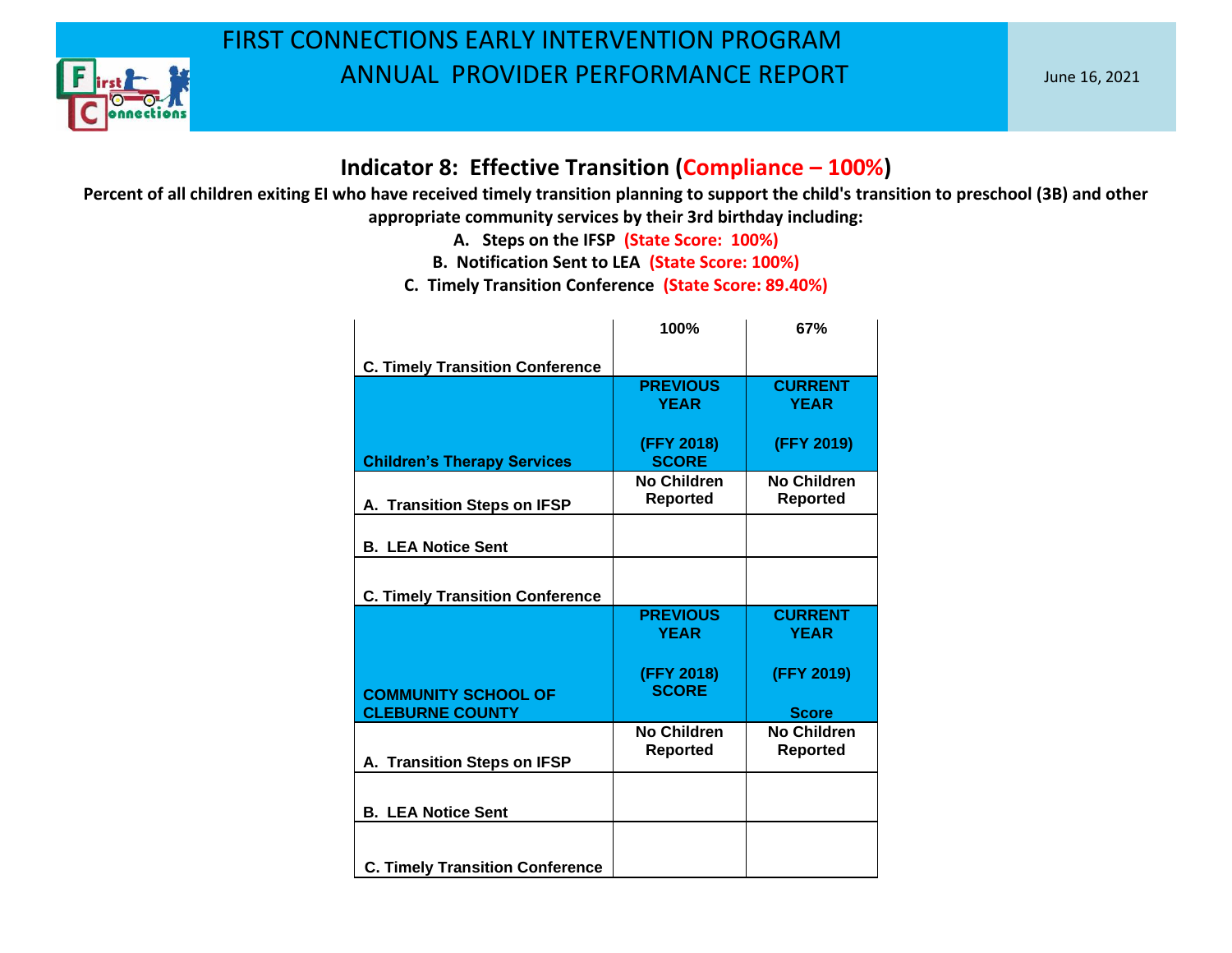

#### **Indicator 8: Effective Transition (Compliance – 100%)**

- **A. Steps on the IFSP (State Score: 100%)**
- **B. Notification Sent to LEA (State Score: 100%)**
- **C. Timely Transition Conference (State Score: 89.40%)**

|                                        | <b>PREVIOUS</b>            | <b>CURRENT</b>     |
|----------------------------------------|----------------------------|--------------------|
|                                        | <b>YEAR</b>                | <b>YEAR</b>        |
| <b>CONWAY COUNTY SCHOOL</b>            | (FFY 2018)<br><b>SCORE</b> | (FFY 2019)         |
| <b>FOR EXCEPTIONAL CHILDREN</b>        |                            | <b>Score</b>       |
|                                        | No Children                | No Children        |
| A. Transition Steps on IFSP            | <b>Reported</b>            | <b>Reported</b>    |
|                                        |                            |                    |
| <b>B. LEA Notice Sent</b>              |                            |                    |
|                                        |                            |                    |
| <b>C. Timely Transition Conference</b> |                            |                    |
|                                        | <b>PREVIOUS</b>            | <b>CURRENT</b>     |
|                                        | <b>YEAR</b>                | <b>YEAR</b>        |
|                                        |                            |                    |
|                                        | (FFY 2018)<br><b>SCORE</b> | (FFY 2019)         |
| <b>Creative Learning Therapy</b>       |                            | <b>Score</b>       |
|                                        | 100%                       | <b>No Children</b> |
| A. Transition Steps on IFSP            |                            | <b>Reported</b>    |
|                                        | 100%                       |                    |
| <b>B. LEA Notice Sent</b>              |                            |                    |
|                                        | 100%                       |                    |
| <b>C. Timely Transition Conference</b> |                            |                    |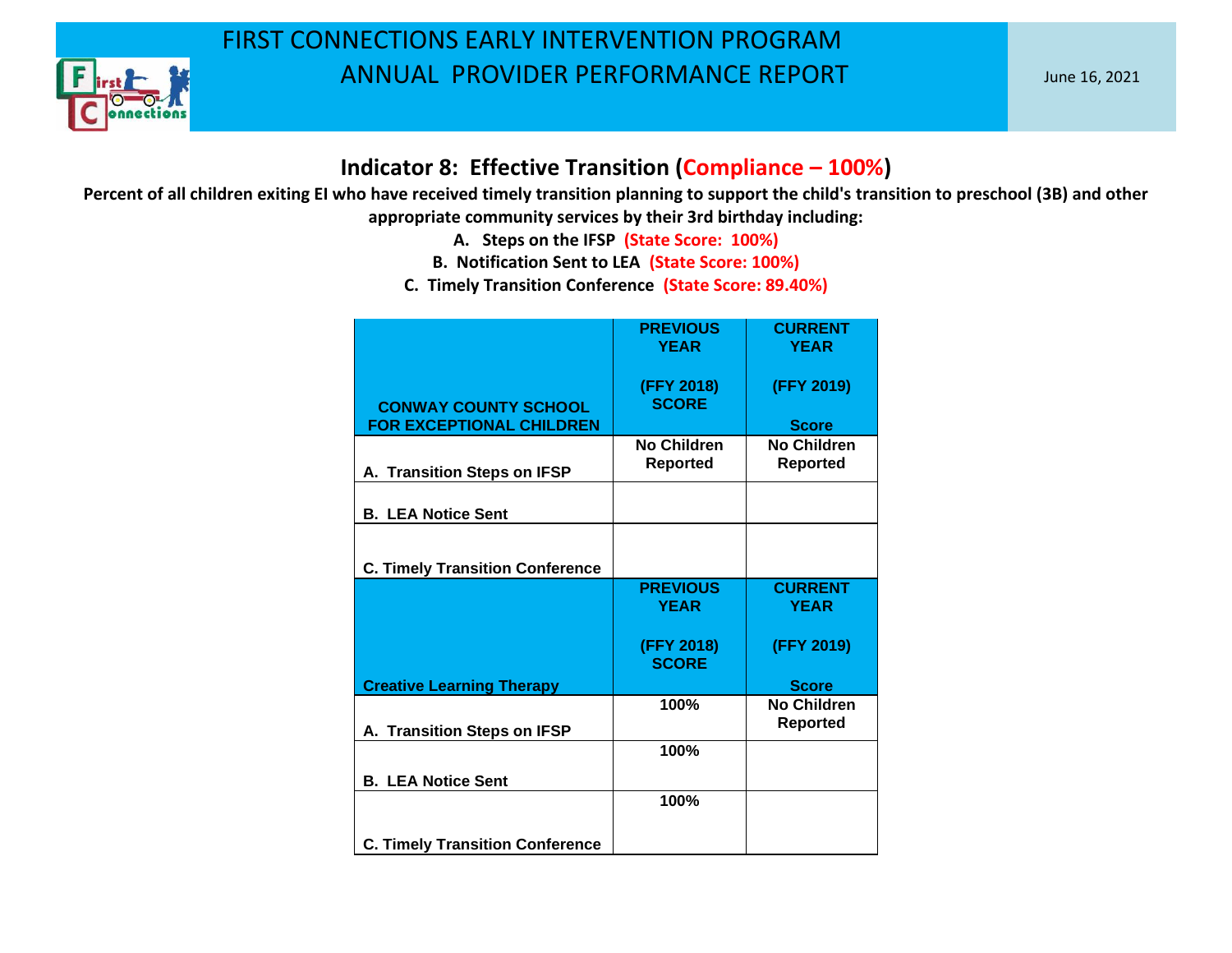

#### **Indicator 8: Effective Transition (Compliance – 100%)**

- **A. Steps on the IFSP (State Score: 100%)**
- **B. Notification Sent to LEA (State Score: 100%)**
- **C. Timely Transition Conference (State Score: 89.40%)**

|                                        | <b>PREVIOUS</b>                       | <b>CURRENT</b>                        |
|----------------------------------------|---------------------------------------|---------------------------------------|
|                                        | <b>YEAR</b>                           | <b>YEAR</b>                           |
|                                        | (FFY 2018)<br><b>SCORE</b>            | (FFY 2019)                            |
| <b>D'Ann Diles</b>                     |                                       | <b>Score</b>                          |
| A. Transition Steps on IFSP            | <b>No Children</b><br><b>Reported</b> | <b>No Children</b><br><b>Reported</b> |
| <b>B. LEA Notice Sent</b>              |                                       |                                       |
|                                        |                                       |                                       |
| <b>C. Timely Transition Conference</b> |                                       |                                       |
|                                        | <b>PREVIOUS</b>                       | <b>CURRENT</b>                        |
|                                        | <b>YEAR</b>                           | <b>YEAR</b>                           |
| <b>DEVELOPMENTAL</b>                   | (FFY 2018)<br><b>SCORE</b>            | (FFY 2019)                            |
| <b>RESOURCES MANAGEMENT</b>            |                                       | <b>Score</b>                          |
|                                        | 100%                                  | 100%                                  |
| A. Transition Steps on IFSP            |                                       |                                       |
| <b>B. LEA Notice Sent</b>              | 100%                                  | 100%                                  |
|                                        | 100%                                  | 100%                                  |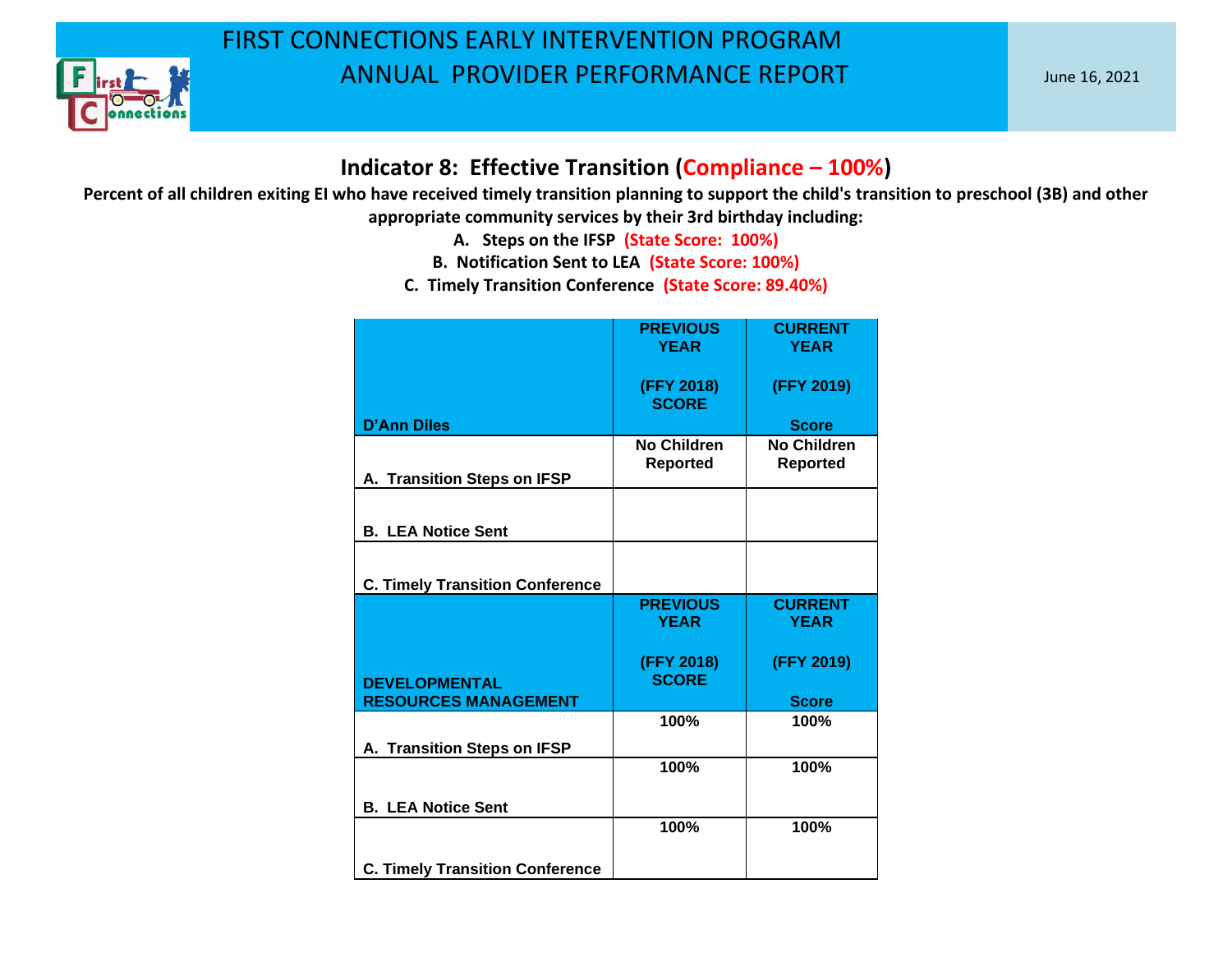

#### **Indicator 8: Effective Transition (Compliance – 100%)**

- **A. Steps on the IFSP (State Score: 100%)**
- **B. Notification Sent to LEA (State Score: 100%)**
- **C. Timely Transition Conference (State Score: 89.40%)**

|                                                | <b>PREVIOUS</b><br><b>YEAR</b>        | <b>CURRENT</b><br><b>YEAR</b> |
|------------------------------------------------|---------------------------------------|-------------------------------|
| <b>EAGLE FAMILY THERAPY</b><br><b>SERVICES</b> | (FFY 2018)<br><b>SCORE</b>            | (FFY 2019)<br><b>Score</b>    |
|                                                | 100%                                  | No Children                   |
| A. Transition Steps on IFSP                    |                                       | Reported                      |
|                                                | 100%                                  |                               |
| <b>B. LEA Notice Sent</b>                      |                                       |                               |
|                                                | 0%                                    |                               |
| <b>C. Timely Transition Conference</b>         |                                       |                               |
|                                                | <b>PREVIOUS</b><br><b>YEAR</b>        | <b>CURRENT</b><br><b>YEAR</b> |
|                                                | (FFY 2018)<br><b>SCORE</b>            | (FFY 2019)                    |
| <b>EARLY CONNECTIONS</b>                       |                                       | <b>Score</b>                  |
|                                                | <b>No Children</b><br><b>Reported</b> | 100%                          |
| A. Transition Steps on IFSP                    |                                       |                               |
| <b>B. LEA Notice Sent</b>                      |                                       | 100%                          |
| <b>C. Timely Transition Conference</b>         |                                       | 100%                          |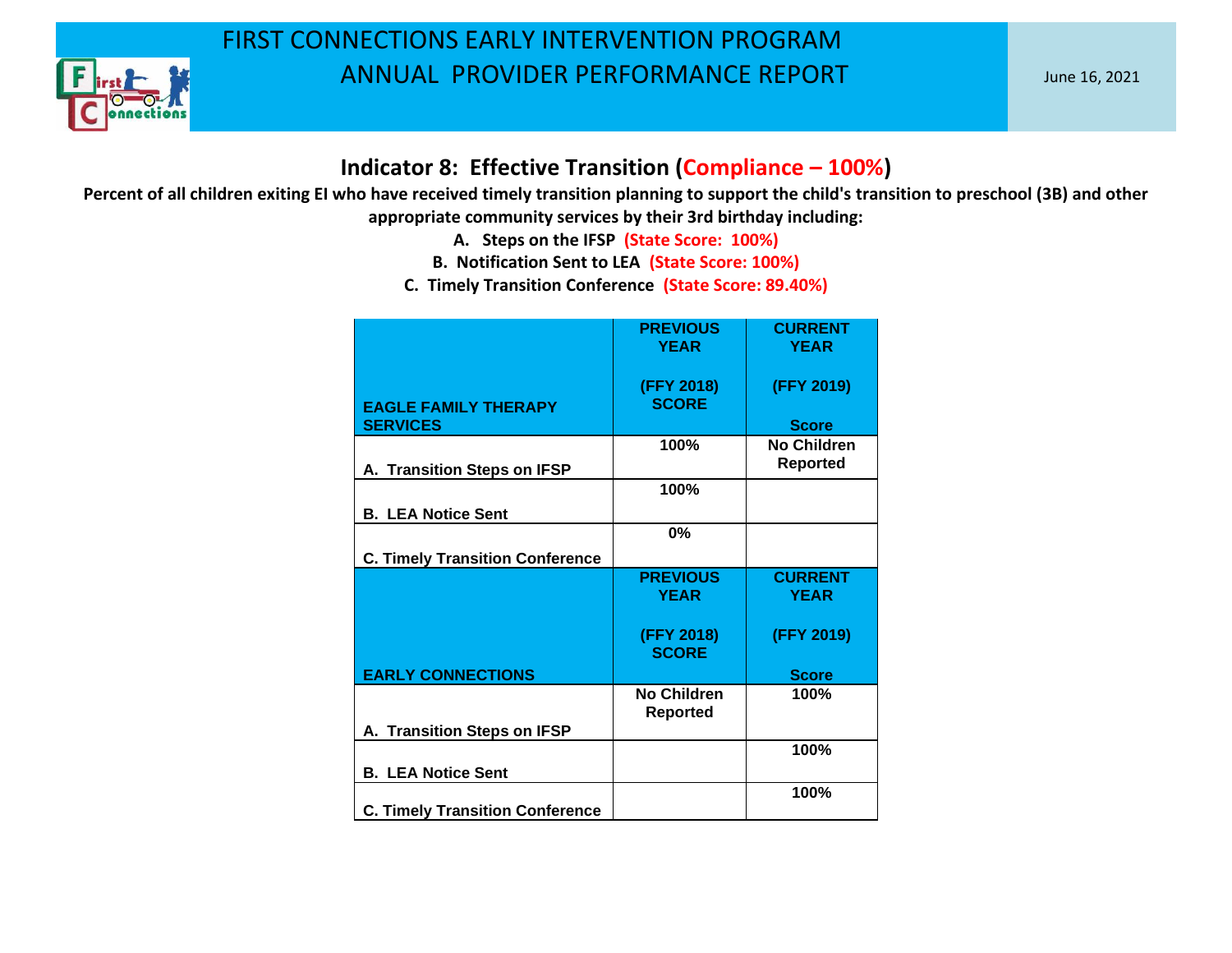

#### **Indicator 8: Effective Transition (Compliance – 100%)**

- **A. Steps on the IFSP (State Score: 100%)**
- **B. Notification Sent to LEA (State Score: 100%)**
- **C. Timely Transition Conference (State Score: 89.40%)**

|                                                                            | <b>PREVIOUS</b><br><b>YEAR</b> | <b>CURRENT</b><br><b>YEAR</b>  |
|----------------------------------------------------------------------------|--------------------------------|--------------------------------|
| <b>Emerge Therapy Services</b><br>(formerly Absolute Pediatric<br>Therapy) | (FFY 2018)<br><b>SCORE</b>     | (FFY 2019)<br><b>Score</b>     |
| A. Transition Steps on IFSP                                                | 100%                           | 100%                           |
| <b>B. LEA Notice Sent</b>                                                  | 100%                           | 100%                           |
| <b>C. Timely Transition Conference</b>                                     | 100%                           | 50%                            |
|                                                                            | <b>PREVIOUS</b><br><b>YEAR</b> | <b>CURRENT</b><br><b>YEAR</b>  |
|                                                                            | (FFY 2018)<br><b>SCORE</b>     | (FFY 2019)                     |
| <b>FIRST STEP INC</b>                                                      |                                | <b>Score</b>                   |
| A. Transition Steps on IFSP                                                | 100%                           | No Children<br><b>Reported</b> |
|                                                                            | 100%                           |                                |
| <b>B. LEA Notice Sent</b>                                                  |                                |                                |
|                                                                            | 100%                           |                                |
| <b>C. Timely Transition Conference</b>                                     |                                |                                |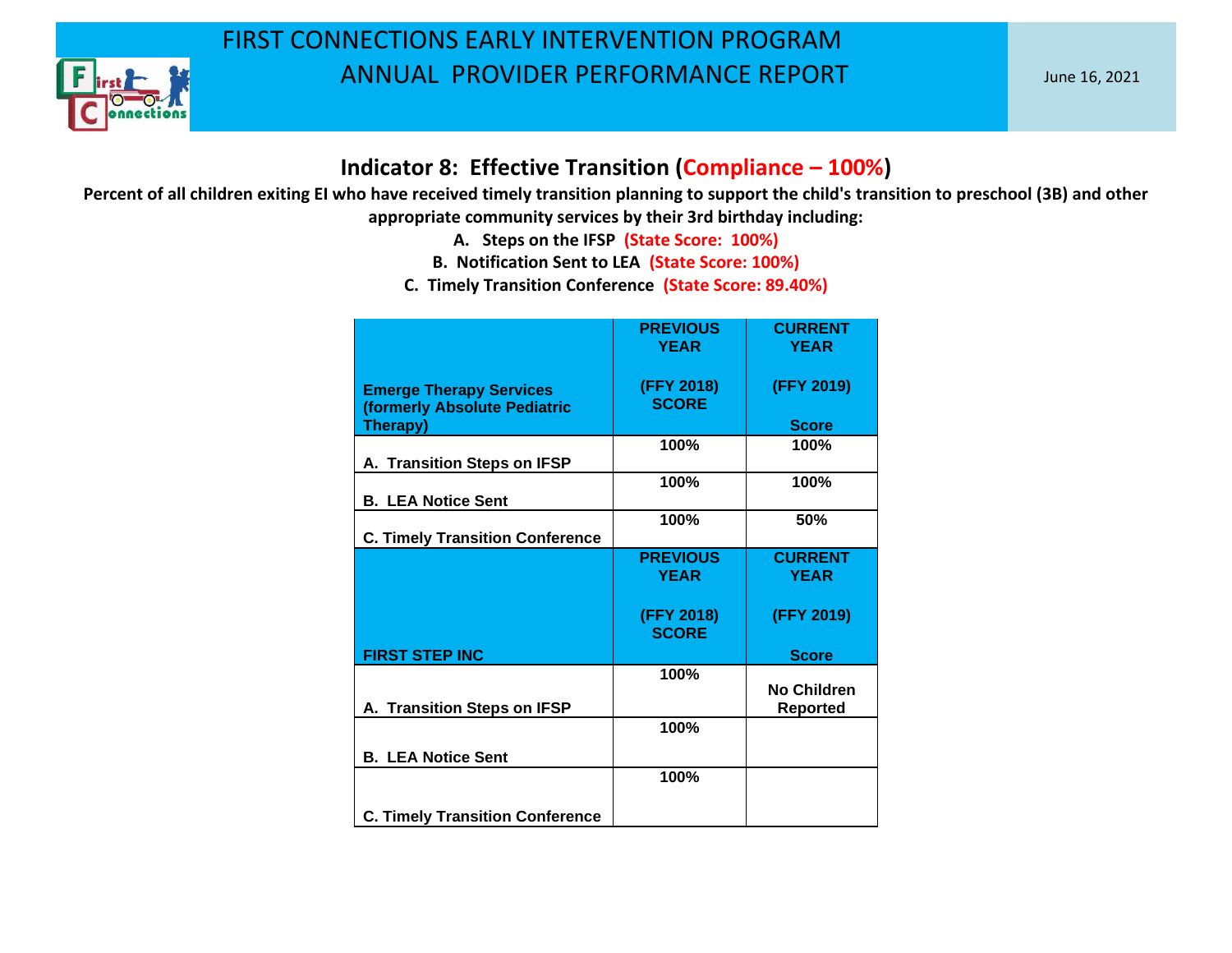

#### **Indicator 8: Effective Transition (Compliance – 100%)**

- **A. Steps on the IFSP (State Score: 100%)**
- **B. Notification Sent to LEA (State Score: 100%)**
- **C. Timely Transition Conference (State Score: 89.40%)**

|                                                                     | <b>PREVIOUS</b><br><b>YEAR</b>        | <b>CURRENT</b><br><b>YEAR</b>         |
|---------------------------------------------------------------------|---------------------------------------|---------------------------------------|
| <b>FRIENDSHIP COMMUNITY</b>                                         | (FFY 2018)<br><b>SCORE</b>            | (FFY 2019)                            |
| <b>CARE</b>                                                         |                                       | <b>Score</b>                          |
| A. Transition Steps on IFSP                                         | <b>No Children</b><br><b>Reported</b> | <b>No Children</b><br><b>Reported</b> |
| <b>B. LEA Notice Sent</b>                                           |                                       |                                       |
| <b>C. Timely Transition Conference</b>                              |                                       |                                       |
|                                                                     | <b>PREVIOUS</b><br><b>YEAR</b>        | <b>CURRENT</b><br><b>YEAR</b>         |
|                                                                     | (FFY 2018)<br><b>SCORE</b>            | (FFY 2019)                            |
| <b>Hands on Learning</b>                                            |                                       | <b>Score</b>                          |
| A. Transition Steps on IFSP                                         | No Children<br><b>Reported</b>        | <b>No Children</b><br><b>Reported</b> |
|                                                                     |                                       |                                       |
| <b>B. LEA Notice Sent</b><br><b>C. Timely Transition Conference</b> |                                       |                                       |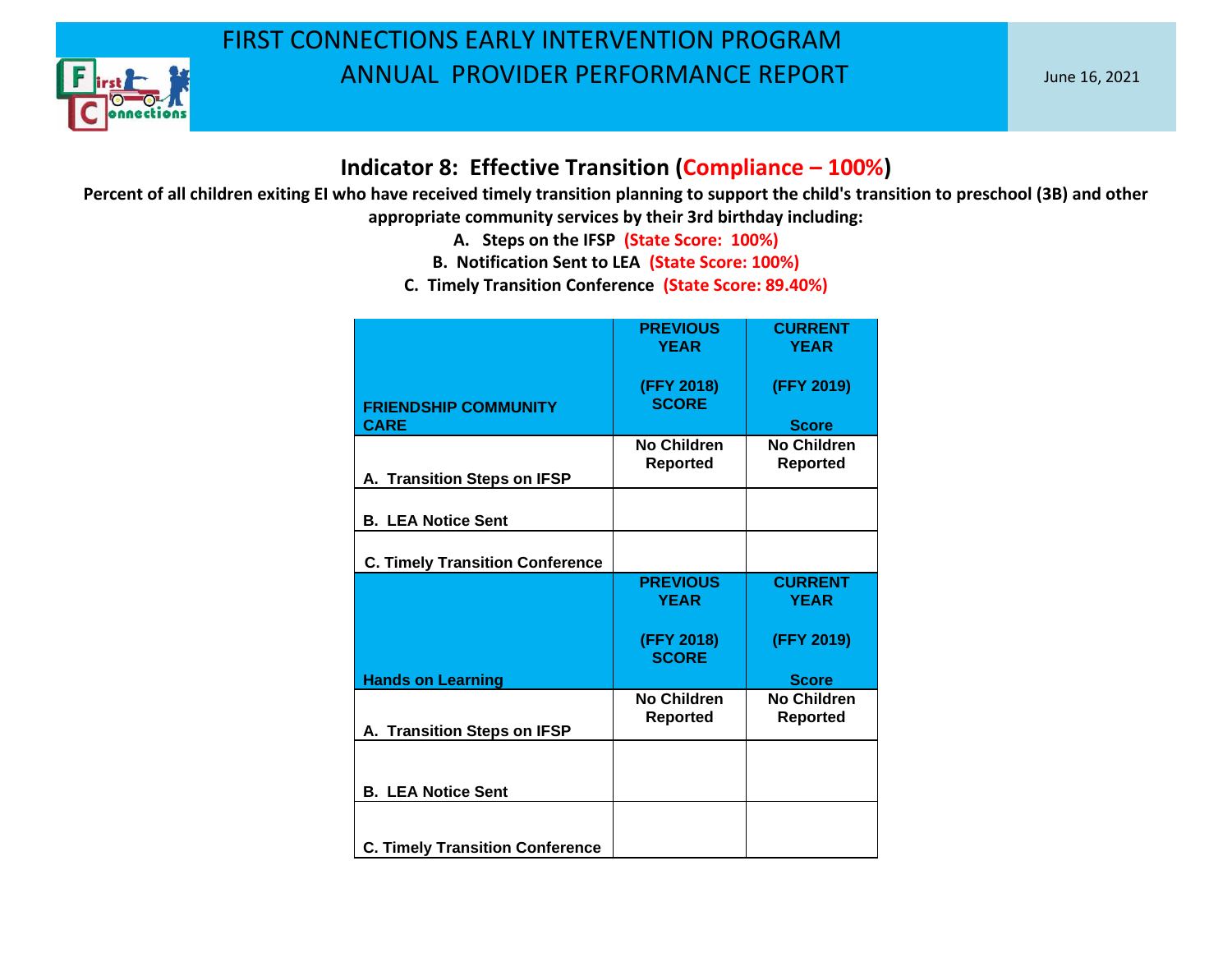

#### **Indicator 8: Effective Transition (Compliance – 100%)**

- **A. Steps on the IFSP (State Score: 100%)**
- **B. Notification Sent to LEA (State Score: 100%)**
- **C. Timely Transition Conference (State Score: 89.40%)**

|                                        | <b>PREVIOUS</b><br><b>YEAR</b>        | <b>CURRENT</b><br><b>YEAR</b>         |
|----------------------------------------|---------------------------------------|---------------------------------------|
|                                        |                                       |                                       |
|                                        | (FFY 2018)<br><b>SCORE</b>            | (FFY 2019)                            |
| <b>HANDS THAT HELP</b>                 |                                       | <b>Score</b>                          |
| A. Transition Steps on IFSP            | <b>No Children</b><br><b>Reported</b> | 100%                                  |
| <b>B. LEA Notice Sent</b>              |                                       | 100%                                  |
|                                        |                                       | 100%                                  |
| <b>C. Timely Transition Conference</b> |                                       |                                       |
|                                        | <b>PREVIOUS</b><br><b>YEAR</b>        | <b>CURRENT</b><br><b>YEAR</b>         |
|                                        | (FFY 2018)<br><b>SCORE</b>            | (FFY 2019)                            |
| <b>Hands-on Therapy</b>                |                                       | <b>Score</b>                          |
| A. Transition Steps on IFSP            | <b>No Children</b><br><b>Reported</b> | <b>No Children</b><br><b>Reported</b> |
| <b>B. LEA Notice Sent</b>              |                                       |                                       |
| <b>C. Timely Transition Conference</b> |                                       |                                       |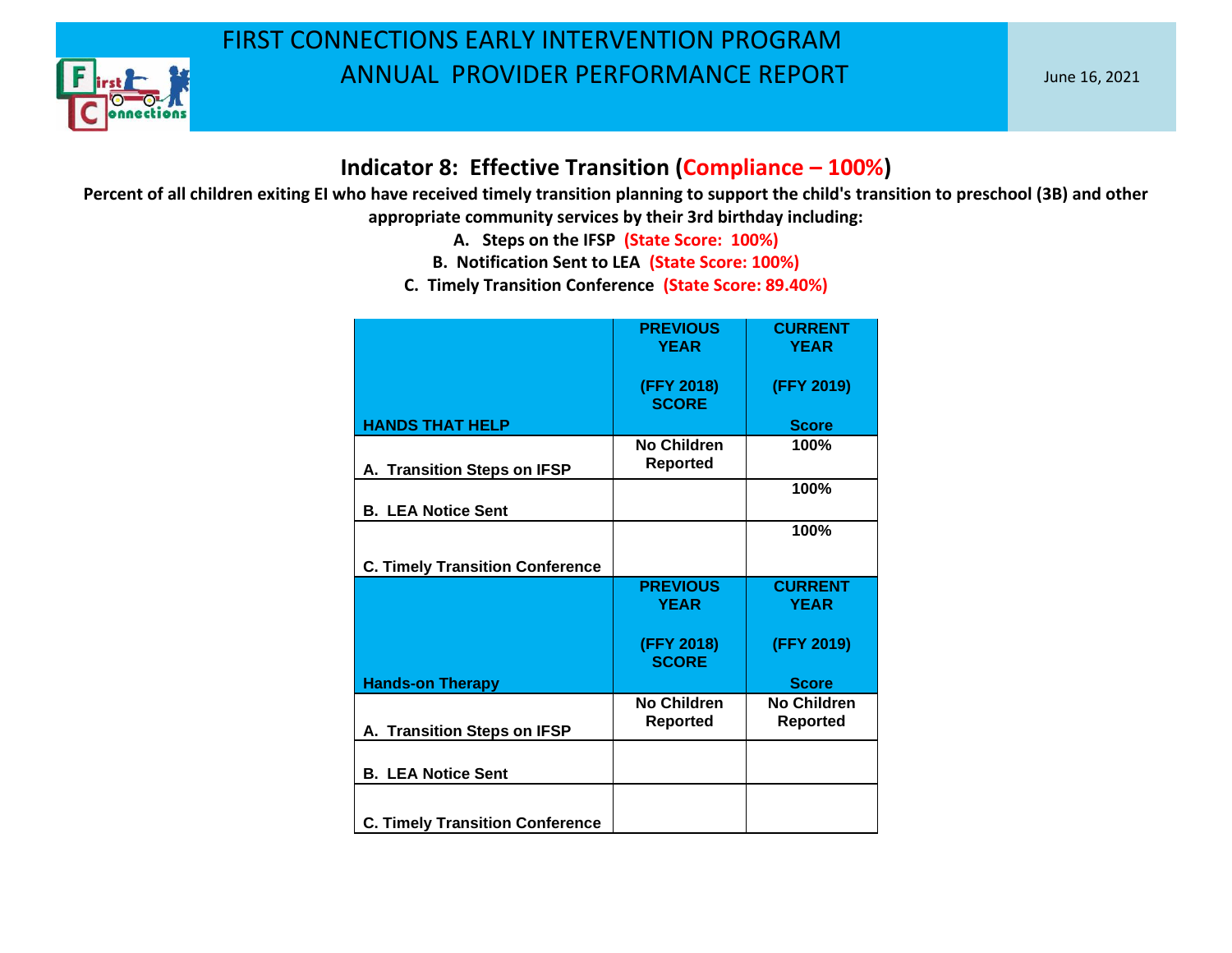

#### **Indicator 8: Effective Transition (Compliance – 100%)**

- **A. Steps on the IFSP (State Score: 100%)**
- **B. Notification Sent to LEA (State Score: 100%)**
- **C. Timely Transition Conference (State Score: 89.40%)**

|                                               | <b>PREVIOUS</b><br><b>YEAR</b>        | <b>CURRENT</b><br><b>YEAR</b>  |
|-----------------------------------------------|---------------------------------------|--------------------------------|
| <b>HELPING HAND LEARNING</b><br><b>CENTER</b> | (FFY 2018)<br><b>SCORE</b>            | (FFY 2019)<br><b>Score</b>     |
| A. Transition Steps on IFSP                   | No Children<br>Reported               | No Longer a<br><b>Provider</b> |
| <b>B. LEA Notice Sent</b>                     |                                       |                                |
| <b>C. Timely Transition Conference</b>        |                                       |                                |
|                                               | <b>PREVIOUS</b><br><b>YEAR</b>        | <b>CURRENT</b><br><b>YEAR</b>  |
|                                               | (FFY 2018)<br><b>SCORE</b>            | (FFY 2019)                     |
| <b>HRS ASSOCIATES</b>                         |                                       | <b>Score</b>                   |
| A. Transition Steps on IFSP                   | <b>No Children</b><br><b>Reported</b> | 100%                           |
| <b>B. LEA Notice Sent</b>                     |                                       | 100%                           |
|                                               |                                       | 100%                           |
| <b>C. Timely Transition Conference</b>        |                                       |                                |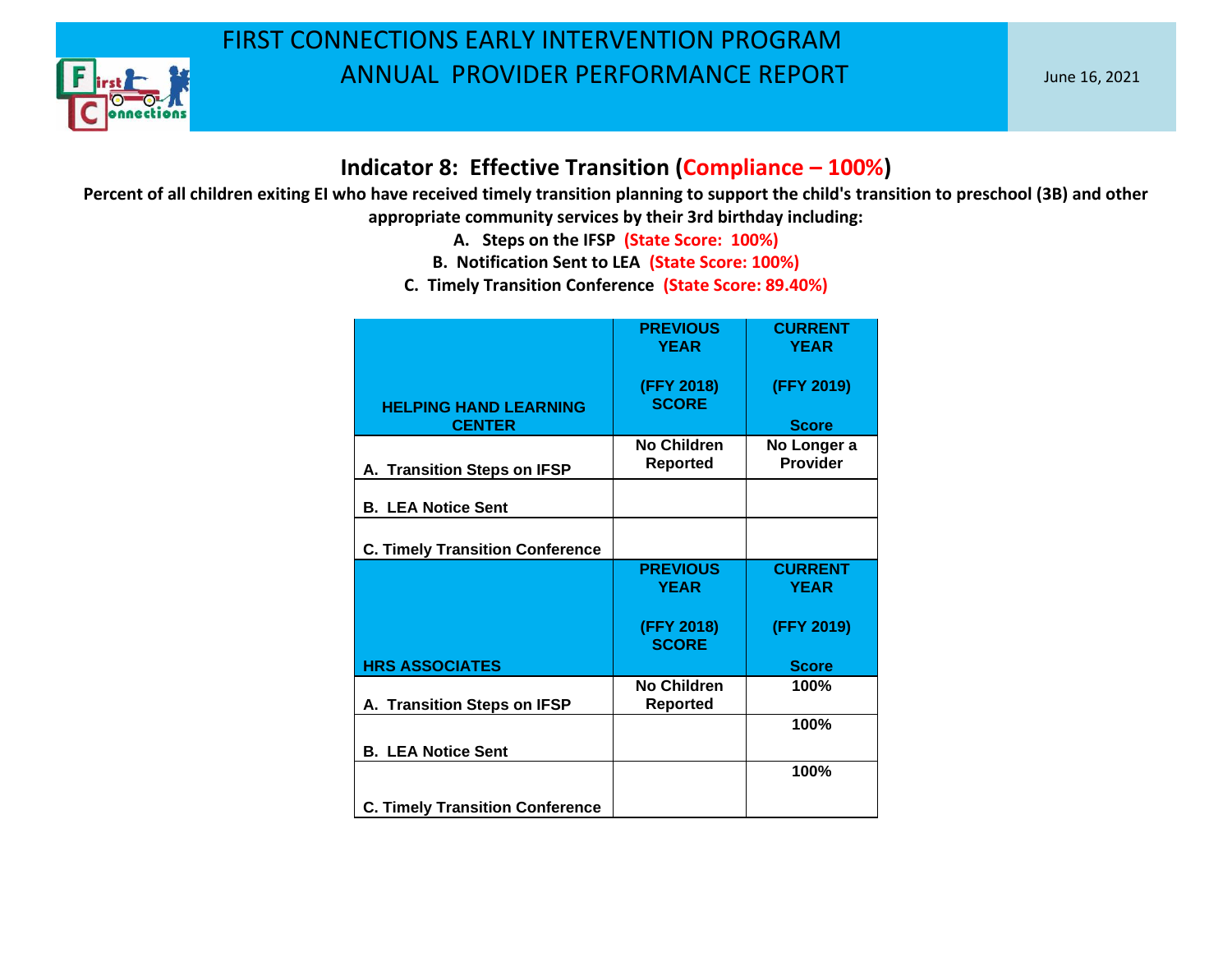

#### **Indicator 8: Effective Transition (Compliance – 100%)**

- **A. Steps on the IFSP (State Score: 100%)**
- **B. Notification Sent to LEA (State Score: 100%)**
- **C. Timely Transition Conference (State Score: 89.40%)**

|                                        | <b>PREVIOUS</b>                       | <b>CURRENT</b>                        |
|----------------------------------------|---------------------------------------|---------------------------------------|
|                                        | <b>YEAR</b>                           | <b>YEAR</b>                           |
|                                        | (FFY 2018)<br><b>SCORE</b>            | (FFY 2019)                            |
| <b>In-Sync Pediatric Therapy</b>       |                                       | <b>Score</b>                          |
| A. Transition Steps on IFSP            | No Children<br><b>Reported</b>        | <b>No Children</b><br><b>Reported</b> |
| <b>B. LEA Notice Sent</b>              |                                       |                                       |
| <b>C. Timely Transition Conference</b> |                                       |                                       |
|                                        | <b>PREVIOUS</b><br><b>YEAR</b>        | <b>CURRENT</b><br><b>YEAR</b>         |
|                                        | (FFY 2018)<br><b>SCORE</b>            | (FFY 2019)                            |
| <b>Jumping Jelly Beans</b>             |                                       | <b>Score</b>                          |
| A. Transition Steps on IFSP            | <b>No Children</b><br><b>Reported</b> | <b>No Children</b><br><b>Reported</b> |
| <b>B. LEA Notice Sent</b>              |                                       |                                       |
|                                        |                                       |                                       |
| <b>C. Timely Transition Conference</b> |                                       |                                       |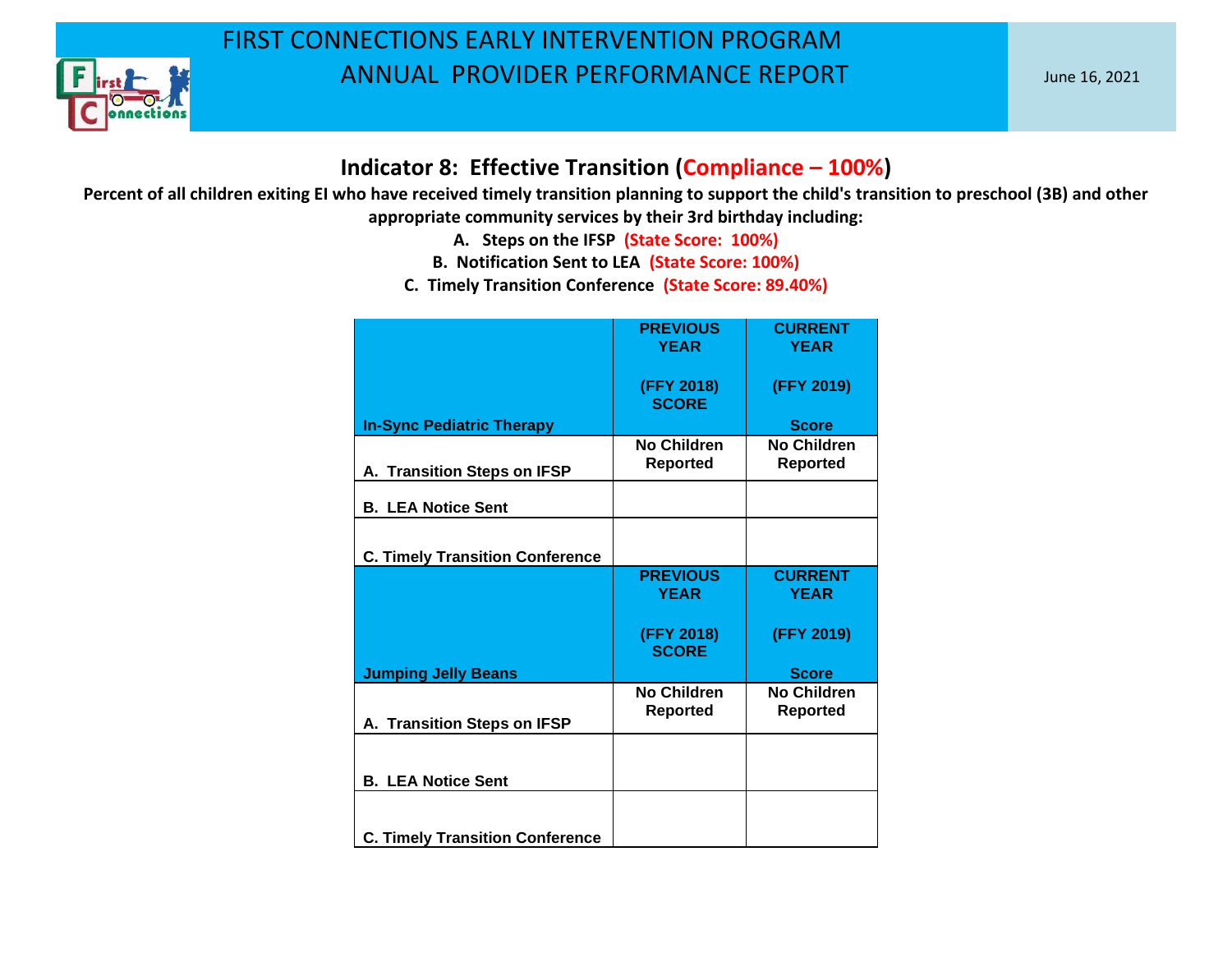

#### **Indicator 8: Effective Transition (Compliance – 100%)**

- **A. Steps on the IFSP (State Score: 100%)**
- **B. Notification Sent to LEA (State Score: 100%)**
- **C. Timely Transition Conference (State Score: 89.40%)**

|                                        | <b>PREVIOUS</b><br><b>YEAR</b>        | <b>CURRENT</b><br><b>YEAR</b>  |
|----------------------------------------|---------------------------------------|--------------------------------|
|                                        | (FFY 2018)<br><b>SCORE</b>            | (FFY 2019)                     |
| <b>KID QUEST</b>                       |                                       | <b>Score</b>                   |
| A. Transition Steps on IFSP            | <b>No Children</b><br><b>Reported</b> | No Longer a<br><b>Provider</b> |
| <b>B. LEA Notice Sent</b>              |                                       |                                |
| <b>C. Timely Transition Conference</b> |                                       |                                |
|                                        | <b>PREVIOUS</b><br><b>YEAR</b>        | <b>CURRENT</b><br><b>YEAR</b>  |
|                                        | (FFY 2018)<br><b>SCORE</b>            | (FFY 2019)                     |
| <b>Kidsource</b>                       |                                       | <b>Score</b>                   |
|                                        | 100%                                  | 100%                           |
| A. Transition Steps on IFS             |                                       |                                |
|                                        | 100%                                  | 100%                           |
| <b>B. LEA Notice Sent</b>              |                                       |                                |
|                                        | 98%                                   | 98.10%                         |
| <b>C. Timely Transition Conference</b> |                                       |                                |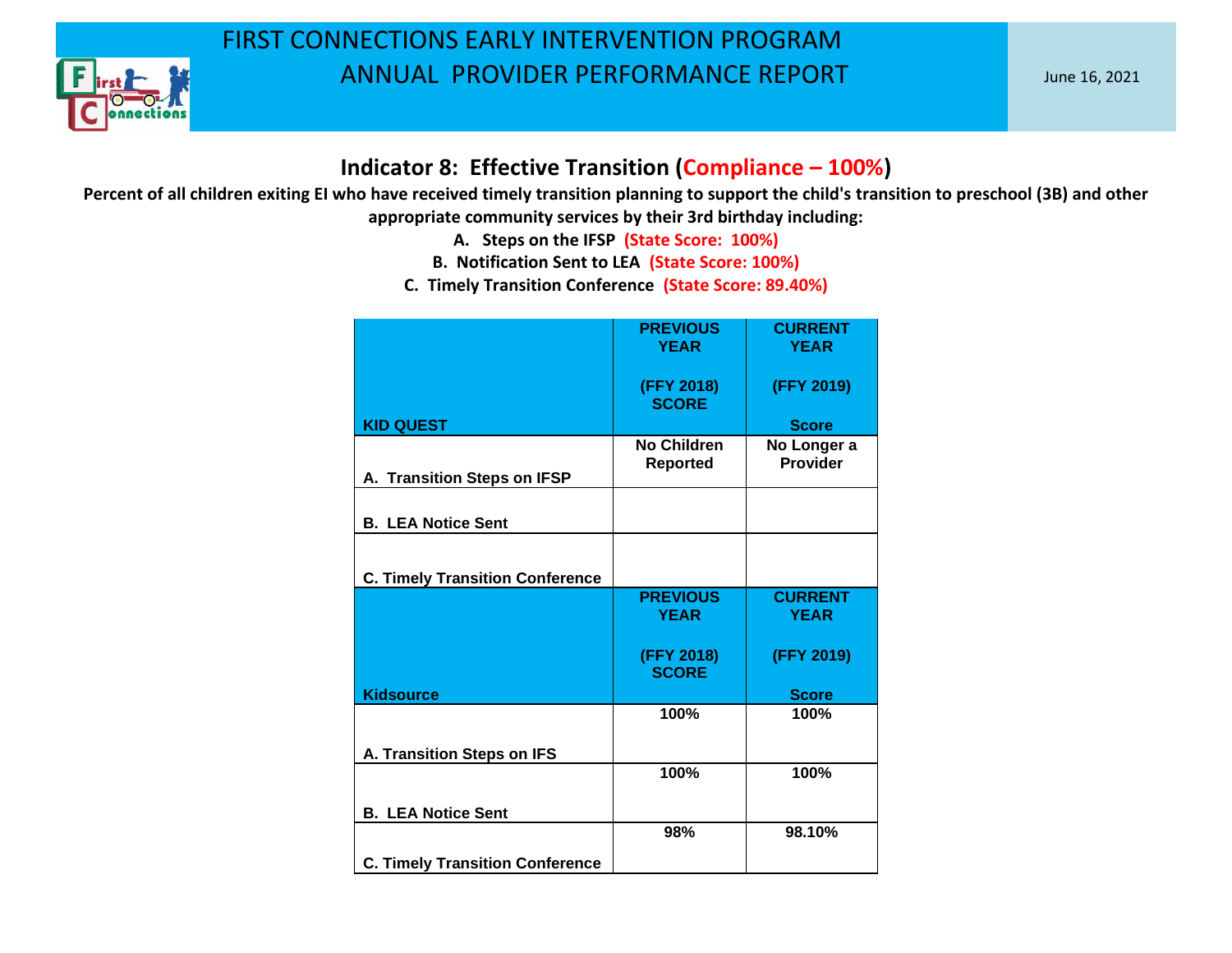

#### **Indicator 8: Effective Transition (Compliance – 100%)**

- **A. Steps on the IFSP (State Score: 100%)**
- **B. Notification Sent to LEA (State Score: 100%)**
- **C. Timely Transition Conference (State Score: 89.40%)**

|                                        | <b>PREVIOUS</b><br><b>YEAR</b>        | <b>CURRENT</b><br><b>YEAR</b>         |
|----------------------------------------|---------------------------------------|---------------------------------------|
|                                        | (FFY 2018)<br><b>SCORE</b>            | (FFY 2019)                            |
| <b>Kidz R First</b>                    |                                       | <b>Score</b>                          |
| A. Transition Steps on IFSP            | <b>No Children</b><br><b>Reported</b> | No Longer a<br><b>Provider</b>        |
| <b>B. LEA Notice Sent</b>              |                                       |                                       |
| <b>C. Timely Transition Conference</b> |                                       |                                       |
|                                        | <b>PREVIOUS</b><br><b>YEAR</b>        | <b>CURRENT</b><br><b>YEAR</b>         |
|                                        | (FFY 2018)<br><b>SCORE</b>            | (FFY 2019)                            |
| <b>Little Angels Therapy</b>           |                                       | <b>Score</b>                          |
| A. Transition Steps on IFSP            | <b>No Children</b><br><b>Reported</b> | <b>No Children</b><br><b>Reported</b> |
| <b>B. LEA Notice Sent</b>              |                                       |                                       |
| <b>C. Timely Transition Conference</b> |                                       |                                       |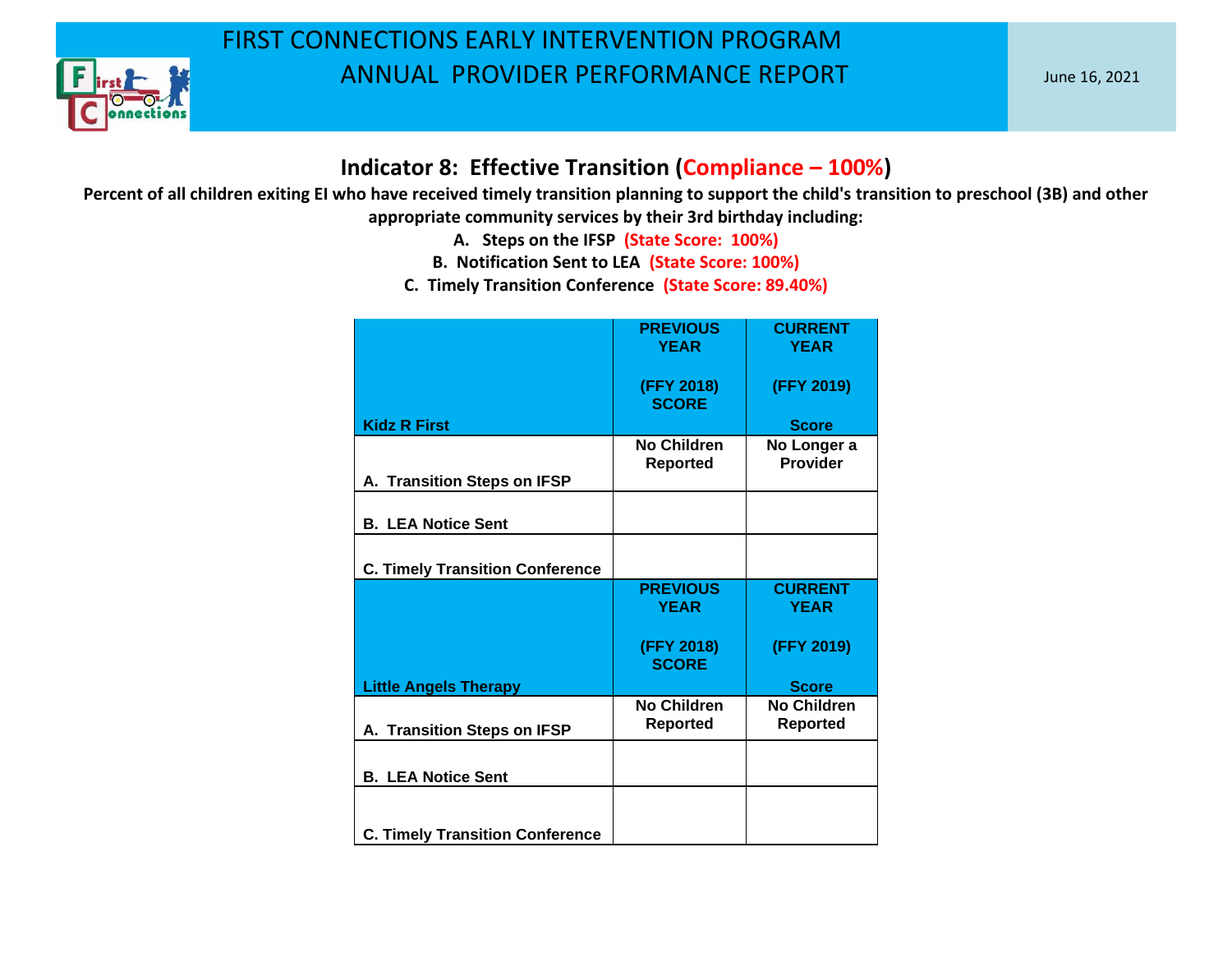

#### **Indicator 8: Effective Transition (Compliance – 100%)**

- **A. Steps on the IFSP (State Score: 100%)**
- **B. Notification Sent to LEA (State Score: 100%)**
- **C. Timely Transition Conference (State Score: 89.40%)**

|                                        | <b>PREVIOUS</b> | <b>CURRENT</b>     |
|----------------------------------------|-----------------|--------------------|
|                                        |                 |                    |
|                                        | <b>YEAR</b>     | <b>YEAR</b>        |
|                                        |                 |                    |
|                                        |                 |                    |
|                                        | (FFY 2018)      | (FFY 2019)         |
| <b>Little Bity City Therapeutic</b>    | <b>SCORE</b>    |                    |
|                                        |                 |                    |
| <b>Services</b>                        |                 | <b>Score</b>       |
|                                        | 100%            | 100%               |
|                                        |                 |                    |
| A. Transition Steps on IFSP            |                 |                    |
|                                        |                 |                    |
|                                        | 100%            | 100%               |
|                                        |                 |                    |
| <b>B. LEA Notice Sent</b>              |                 |                    |
|                                        | 100%            | 100%               |
|                                        |                 |                    |
| <b>C. Timely Transition Conference</b> |                 |                    |
|                                        |                 |                    |
|                                        | <b>PREVIOUS</b> | <b>CURRENT</b>     |
|                                        | <b>YEAR</b>     | <b>YEAR</b>        |
|                                        |                 |                    |
|                                        |                 |                    |
|                                        | (FFY 2018)      | (FFY 2019)         |
|                                        | <b>SCORE</b>    |                    |
|                                        |                 |                    |
| <b>Lynn M. Center</b>                  |                 | <b>Score</b>       |
|                                        |                 |                    |
|                                        | No Children     | <b>No Children</b> |
|                                        | <b>Reported</b> | <b>Reported</b>    |
| A. Transition Steps on IFSP            |                 |                    |
|                                        |                 |                    |
|                                        |                 |                    |
|                                        |                 |                    |
| <b>B. LEA Notice Sent</b>              |                 |                    |
|                                        |                 |                    |
|                                        |                 |                    |
|                                        |                 |                    |
| <b>C. Timely Transition Conference</b> |                 |                    |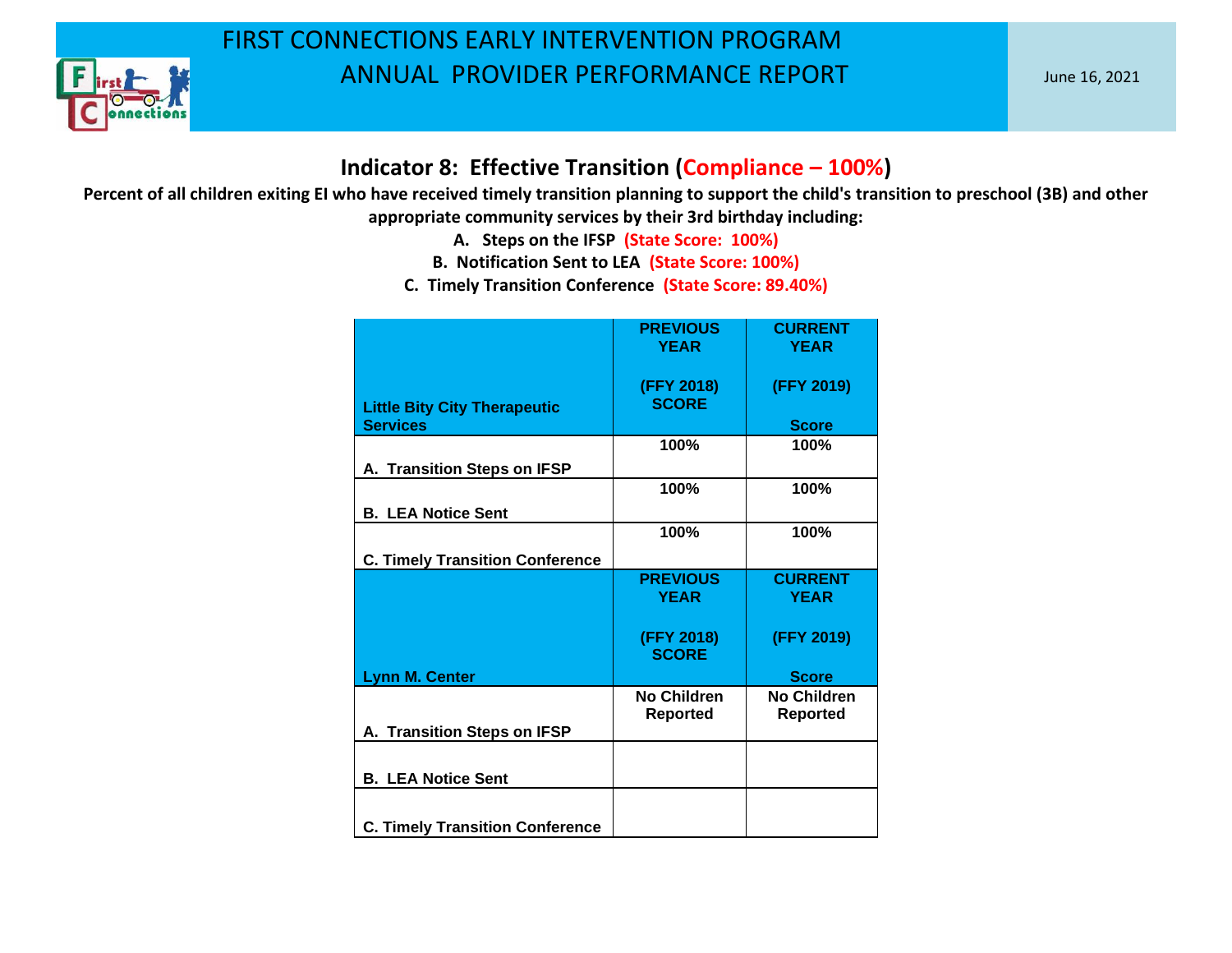

#### **Indicator 8: Effective Transition (Compliance – 100%)**

- **A. Steps on the IFSP (State Score: 100%)**
- **B. Notification Sent to LEA (State Score: 100%)**
- **C. Timely Transition Conference (State Score: 89.40%)**

|                                                                         | <b>PREVIOUS</b><br><b>YEAR</b>        | <b>CURRENT</b><br><b>YEAR</b>  |
|-------------------------------------------------------------------------|---------------------------------------|--------------------------------|
|                                                                         | (FFY 2018)<br><b>SCORE</b>            | (FFY 2019)                     |
| <b>Milestones Services</b>                                              |                                       | <b>Score</b>                   |
| A. Transition Steps on IFSP                                             | No Children<br><b>Reported</b>        | No Children<br><b>Reported</b> |
| <b>B. LEA Notice Sent</b>                                               |                                       |                                |
| <b>C. Timely Transition Conference</b>                                  |                                       |                                |
|                                                                         | <b>PREVIOUS</b><br><b>YEAR</b>        | <b>CURRENT</b><br><b>YEAR</b>  |
| <b>Milestones and Stages Pediatric</b><br><b>Therapy, LLC (formerly</b> | (FFY 2018)<br><b>SCORE</b>            | (FFY 2019)                     |
| <b>Blooming Tree)</b>                                                   |                                       | <b>Score</b>                   |
| A. Transition Steps on IFSP                                             | <b>No Children</b><br><b>Reported</b> | No Longer a<br>Provider        |
| <b>B. LEA Notice Sent</b>                                               |                                       |                                |
| <b>C. Timely Transition Conference</b>                                  |                                       |                                |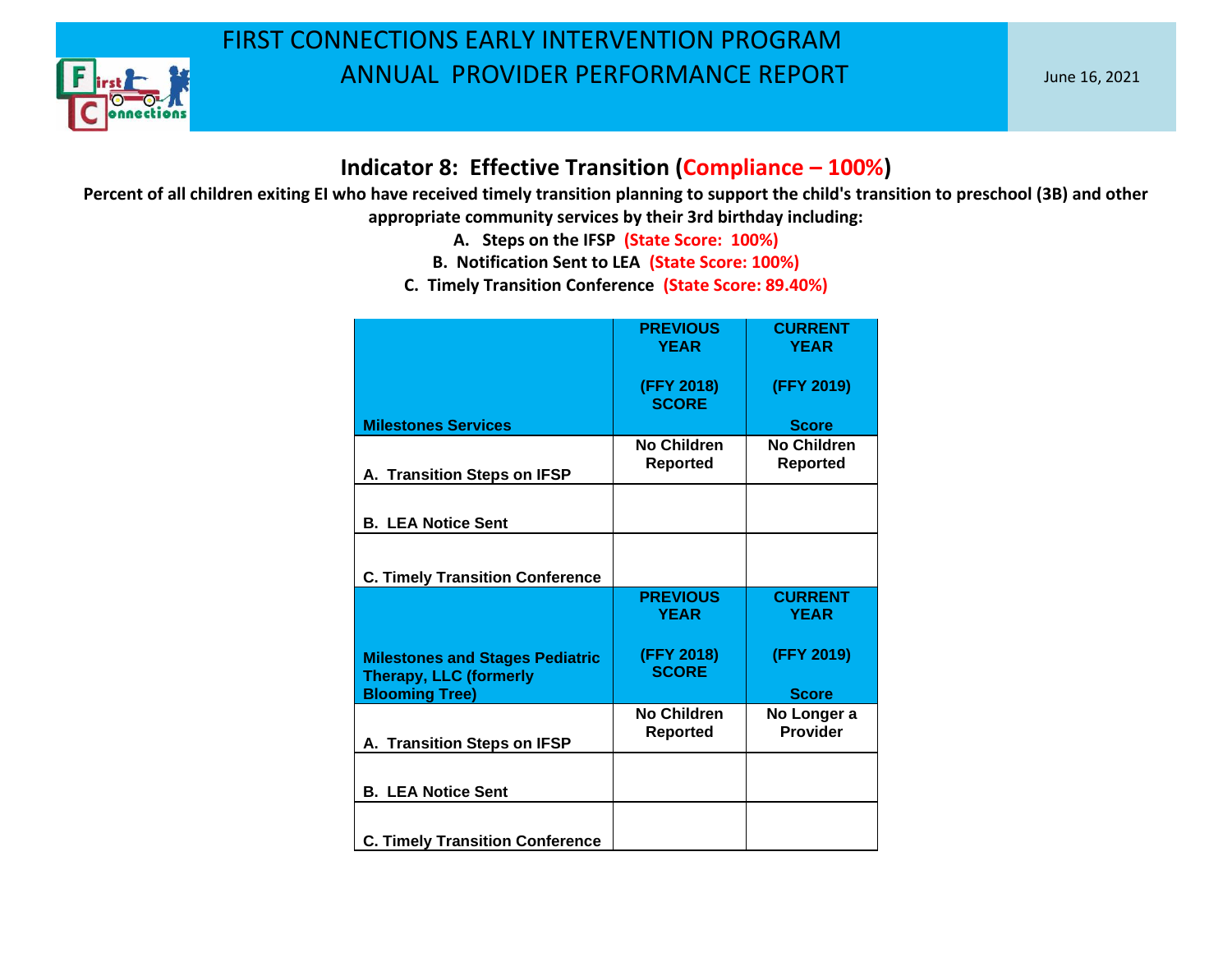

#### **Indicator 8: Effective Transition (Compliance – 100%)**

- **A. Steps on the IFSP (State Score: 100%)**
- **B. Notification Sent to LEA (State Score: 100%)**
- **C. Timely Transition Conference (State Score: 89.40%)**

|                                        | <b>PREVIOUS</b><br><b>YEAR</b>        | <b>CURRENT</b><br><b>YEAR</b> |
|----------------------------------------|---------------------------------------|-------------------------------|
|                                        | (FFY 2018)<br><b>SCORE</b>            | (FFY 2019)                    |
| <b>Pathways Pediatric Therapies</b>    |                                       | <b>Score</b>                  |
| A. Transition Steps on IFSP            | <b>No Children</b><br><b>Reported</b> | 100%                          |
| <b>B. LEA Notice Sent</b>              |                                       | 100%                          |
| <b>C. Timely Transition Conference</b> |                                       | 60%                           |
|                                        | <b>PREVIOUS</b><br><b>YEAR</b>        | <b>CURRENT</b><br><b>YEAR</b> |
|                                        | (FFY 2018)<br><b>SCORE</b>            | (FFY 2019)                    |
| PEDIATRIC THERAPY, INC.                |                                       | <b>Score</b>                  |
|                                        | 100%                                  | 100%                          |
| A. Transition Steps on IFSP            |                                       |                               |
|                                        | 100%                                  | 100%                          |
| <b>B. LEA Notice Sent</b>              |                                       |                               |
|                                        | 80%                                   | 86%                           |
| <b>C. Timely Transition Conference</b> |                                       |                               |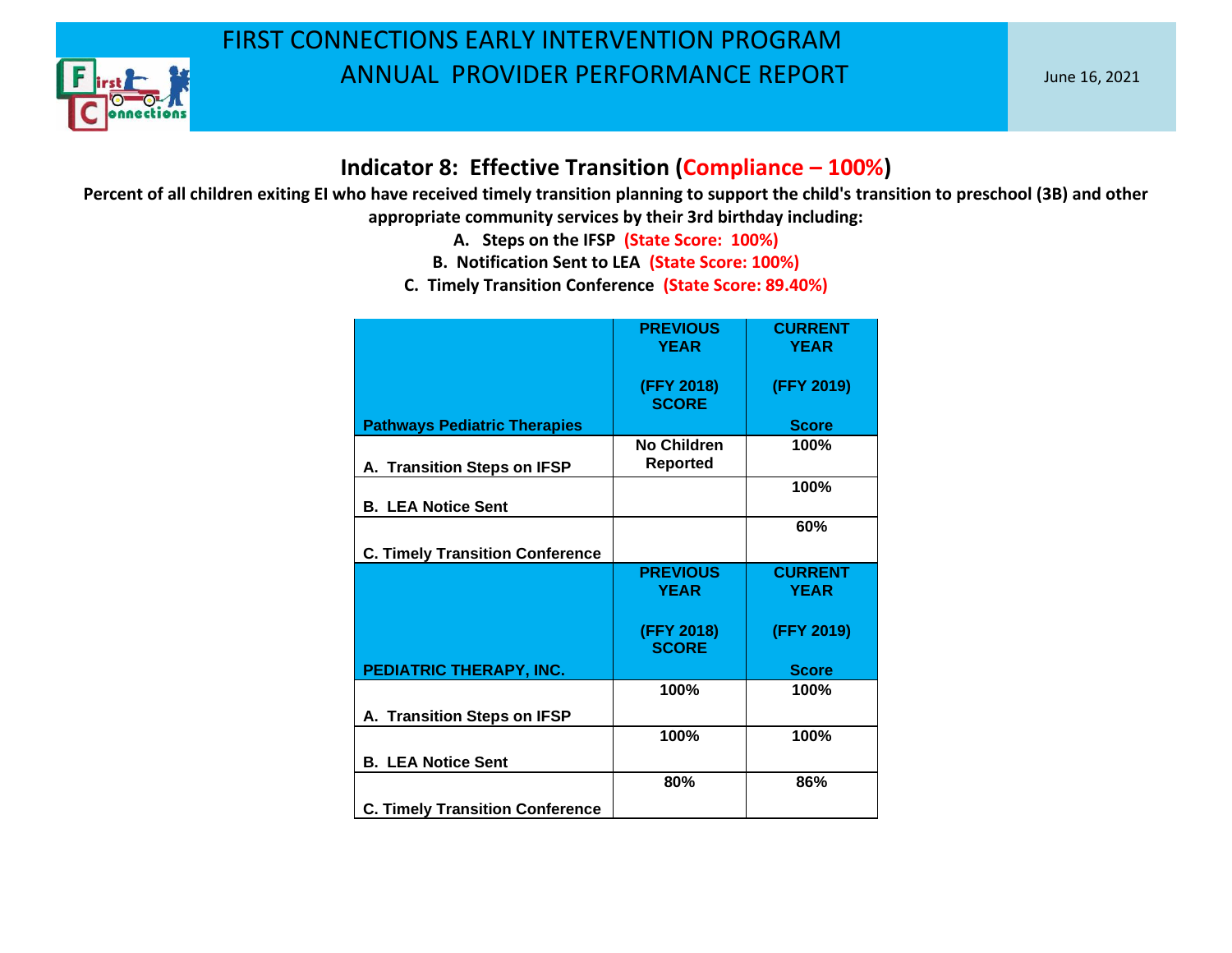

#### **Indicator 8: Effective Transition (Compliance – 100%)**

- **A. Steps on the IFSP (State Score: 100%)**
- **B. Notification Sent to LEA (State Score: 100%)**
- **C. Timely Transition Conference (State Score: 89.40%)**

|                                                      | <b>PREVIOUS</b><br><b>YEAR</b> | <b>CURRENT</b><br><b>YEAR</b>         |
|------------------------------------------------------|--------------------------------|---------------------------------------|
| <b>Pediatrics Plus Therapy</b><br><b>Services</b>    | (FFY 2018)<br><b>SCORE</b>     | (FFY 2019)<br><b>Score</b>            |
| A. Transition Steps on IFSP                          | No Children<br><b>Reported</b> | <b>No Children</b><br>Reported        |
| <b>B. LEA Notice Sent</b>                            |                                |                                       |
| <b>C. Timely Transition Conference</b>               |                                |                                       |
|                                                      | <b>PREVIOUS</b><br><b>YEAR</b> | <b>CURRENT</b><br><b>YEAR</b>         |
| <b>Personal Therapy of NEA dba</b><br><b>Kidspot</b> | (FFY 2018)<br><b>SCORE</b>     | (FFY 2019)<br><b>Score</b>            |
|                                                      | No Children<br><b>Reported</b> | <b>No Children</b><br><b>Reported</b> |
| A. Transition Steps on IFSP                          |                                |                                       |
| <b>B. LEA Notice Sent</b>                            |                                |                                       |
| <b>C. Timely Transition Conference</b>               |                                |                                       |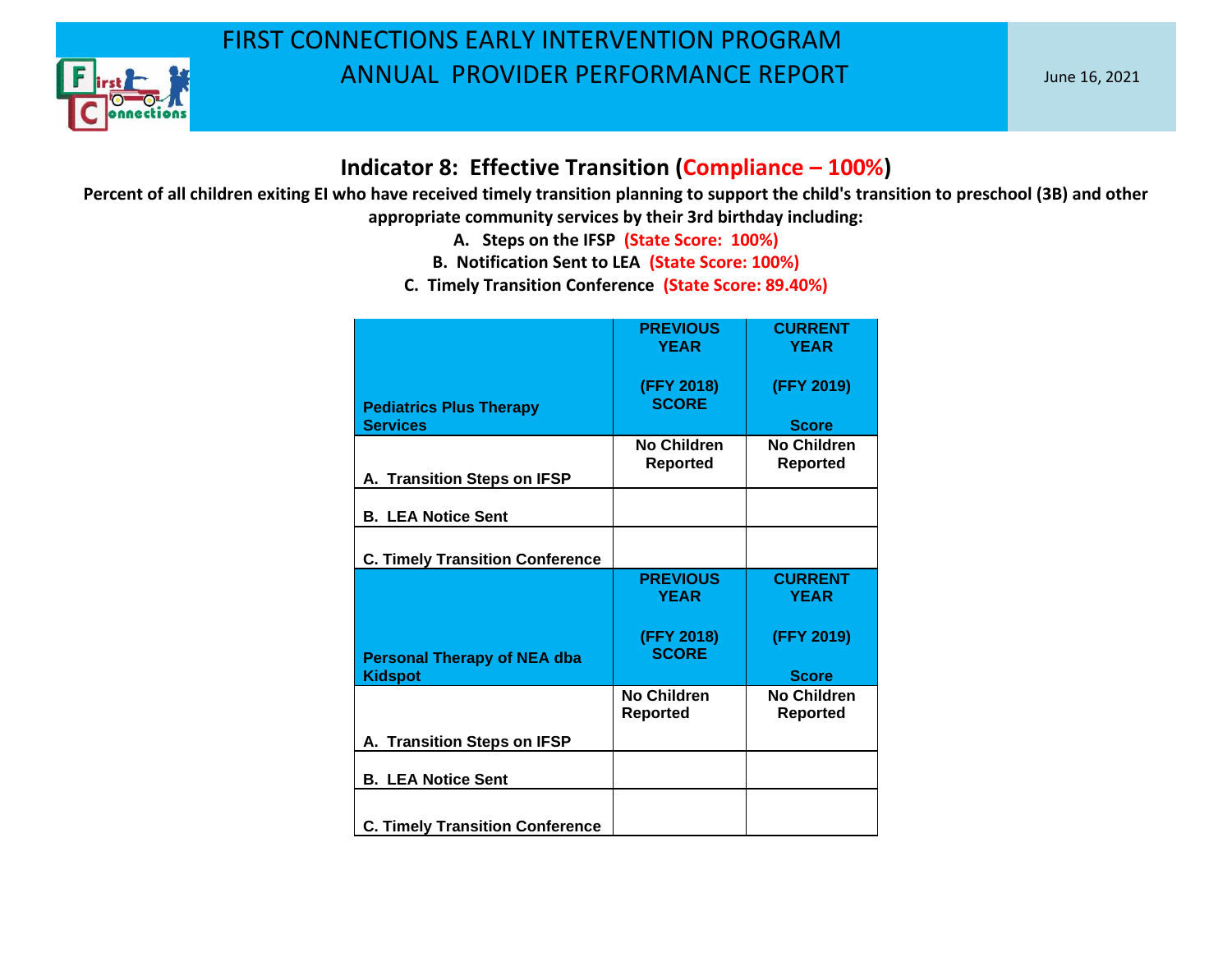

#### **Indicator 8: Effective Transition (Compliance – 100%)**

- **A. Steps on the IFSP (State Score: 100%)**
- **B. Notification Sent to LEA (State Score: 100%)**
- **C. Timely Transition Conference (State Score: 89.40%)**

|                                        | <b>PREVIOUS</b><br><b>YEAR</b> | <b>CURRENT</b><br><b>YEAR</b> |
|----------------------------------------|--------------------------------|-------------------------------|
|                                        |                                |                               |
|                                        | (FFY 2018)<br><b>SCORE</b>     | (FFY 2019)                    |
| <b>Physicians Therapy Group</b>        |                                | <b>Score</b>                  |
|                                        | 100%                           | 100%                          |
| A. Transition Steps on IFSP            |                                |                               |
|                                        | 100%                           | 100%                          |
| <b>B. LEA Notice Sent</b>              |                                |                               |
|                                        | 100%                           | 100%                          |
|                                        |                                |                               |
| <b>C. Timely Transition Conference</b> |                                |                               |
|                                        | <b>PREVIOUS</b>                | <b>CURRENT</b>                |
|                                        | <b>YEAR</b>                    | <b>YEAR</b>                   |
|                                        | (FFY 2018)                     | (FFY 2019)                    |
| <b>Polk County Developmental</b>       | <b>SCORE</b>                   |                               |
| <b>Center</b>                          |                                |                               |
|                                        |                                | <b>Score</b>                  |
|                                        | <b>No Children</b>             | <b>No Children</b>            |
| A. Transition Steps on IFSP            | <b>Reported</b>                | <b>Reported</b>               |
|                                        |                                |                               |
| <b>B. LEA Notice Sent</b>              |                                |                               |
|                                        |                                |                               |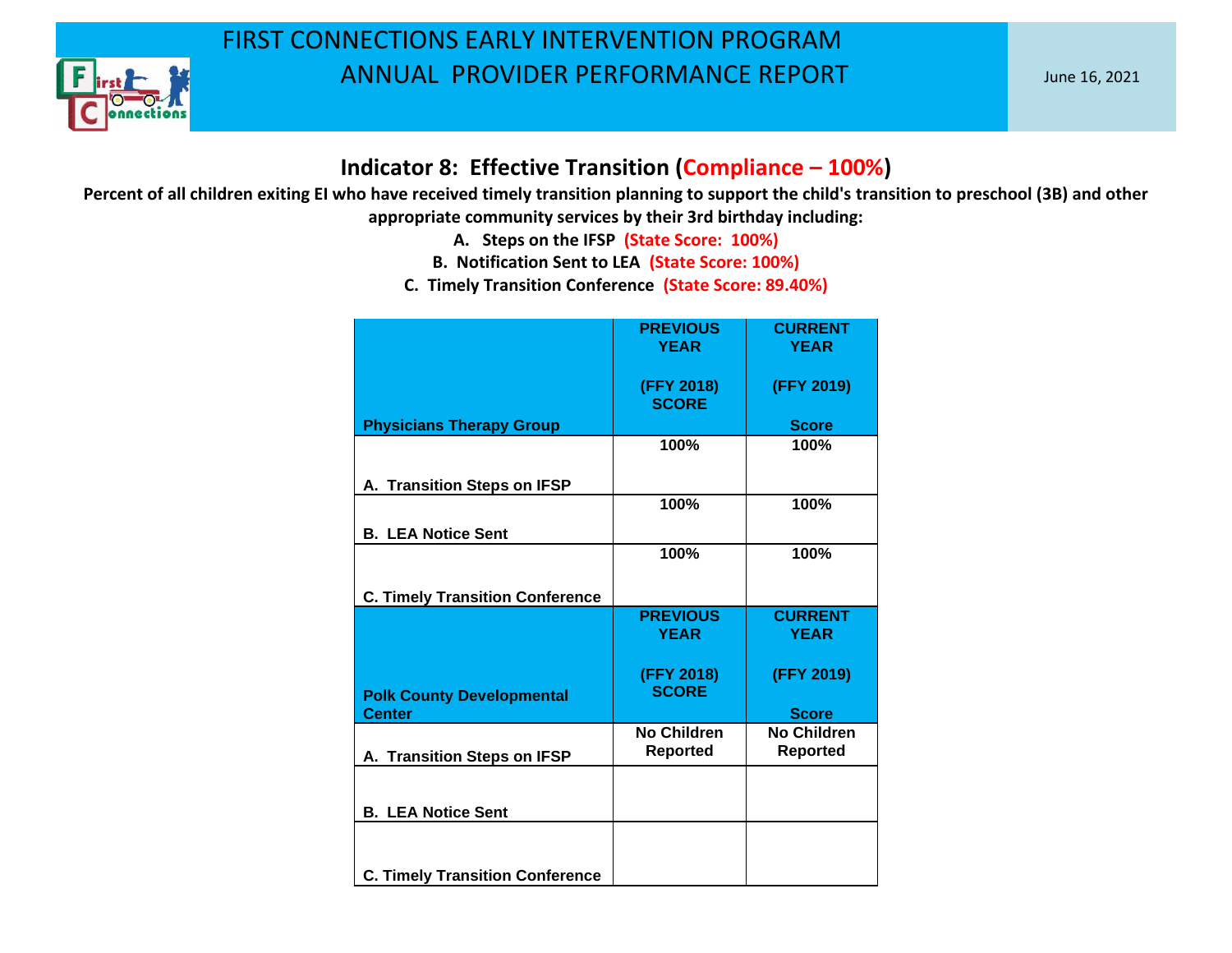

#### **Indicator 8: Effective Transition (Compliance – 100%)**

- **A. Steps on the IFSP (State Score: 100%)**
- **B. Notification Sent to LEA (State Score: 100%)**
- **C. Timely Transition Conference (State Score: 89.40%)**

|                                        | <b>PREVIOUS</b><br><b>YEAR</b>        | <b>CURRENT</b><br><b>YEAR</b>         |
|----------------------------------------|---------------------------------------|---------------------------------------|
|                                        |                                       |                                       |
|                                        | (FFY 2018)<br><b>SCORE</b>            | (FFY 2019)                            |
| <b>Pryor Physical Therapy</b>          |                                       | <b>Score</b>                          |
| A. Transition Steps on IFSP            | <b>No Children</b><br><b>Reported</b> | <b>No Children</b><br><b>Reported</b> |
|                                        |                                       |                                       |
| <b>B. LEA Notice Sent</b>              |                                       |                                       |
|                                        |                                       |                                       |
| <b>C. Timely Transition Conference</b> |                                       |                                       |
|                                        | <b>PREVIOUS</b><br><b>YEAR</b>        | <b>CURRENT</b><br><b>YEAR</b>         |
| <b>Rainbow of Challenges, Inc. dba</b> | (FFY 2018)<br><b>SCORE</b>            | (FFY 2019)                            |
| <b>School of Hope</b>                  |                                       | <b>Score</b>                          |
|                                        | No Children<br><b>Reported</b>        | <b>No Children</b><br><b>Reported</b> |
| A. Transition Steps on IFSP            |                                       |                                       |
|                                        |                                       |                                       |
| <b>B. LEA Notice Sent</b>              |                                       |                                       |
| <b>C. Timely Transition Conference</b> |                                       |                                       |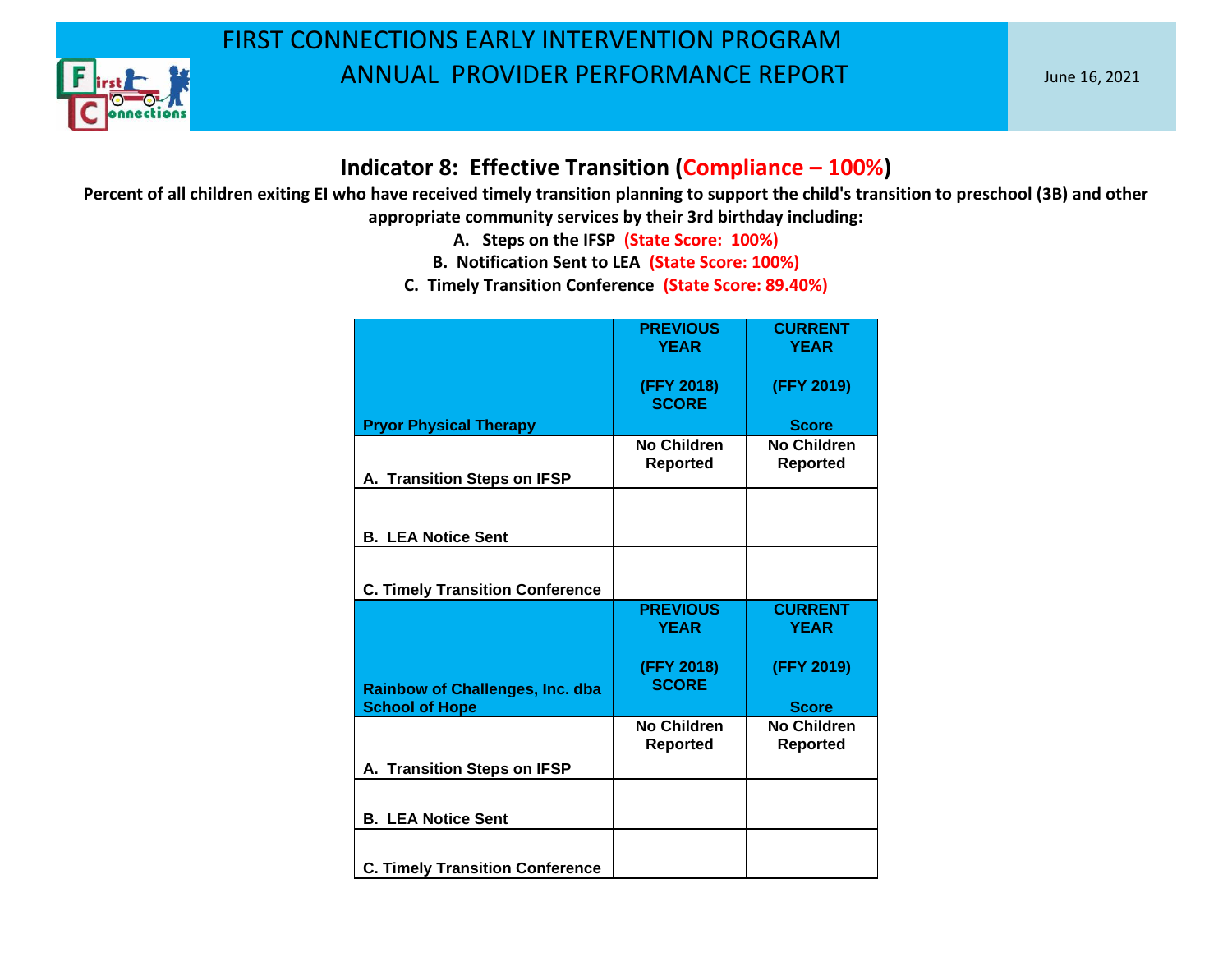

#### **Indicator 8: Effective Transition (Compliance – 100%)**

- **A. Steps on the IFSP (State Score: 100%)**
- **B. Notification Sent to LEA (State Score: 100%)**
- **C. Timely Transition Conference (State Score: 89.40%)**

|                                        | <b>PREVIOUS</b><br><b>YEAR</b>        | <b>CURRENT</b><br><b>YEAR</b>         |
|----------------------------------------|---------------------------------------|---------------------------------------|
|                                        | (FFY 2018)<br><b>SCORE</b>            | (FFY 2019)                            |
| <b>Reaper Physical Therapy</b>         |                                       | <b>Score</b>                          |
| A. Transition Steps on IFSP            | No Children<br><b>Reported</b>        | <b>No Children</b><br><b>Reported</b> |
| <b>B. LEA Notice Sent</b>              |                                       |                                       |
| <b>C. Timely Transition Conference</b> |                                       |                                       |
|                                        | <b>PREVIOUS</b><br><b>YEAR</b>        | <b>CURRENT</b><br><b>YEAR</b>         |
| <b>Recovery Zone Pediatric</b>         | (FFY 2018)<br><b>SCORE</b>            | (FFY 2019)                            |
| <b>Therapy</b>                         |                                       | <b>Score</b>                          |
| A. Transition Steps on IFSP            | <b>No Children</b><br><b>Reported</b> | <b>No Children</b><br><b>Reported</b> |
| <b>B. LEA Notice Sent</b>              |                                       |                                       |
| <b>C. Timely Transition Conference</b> |                                       |                                       |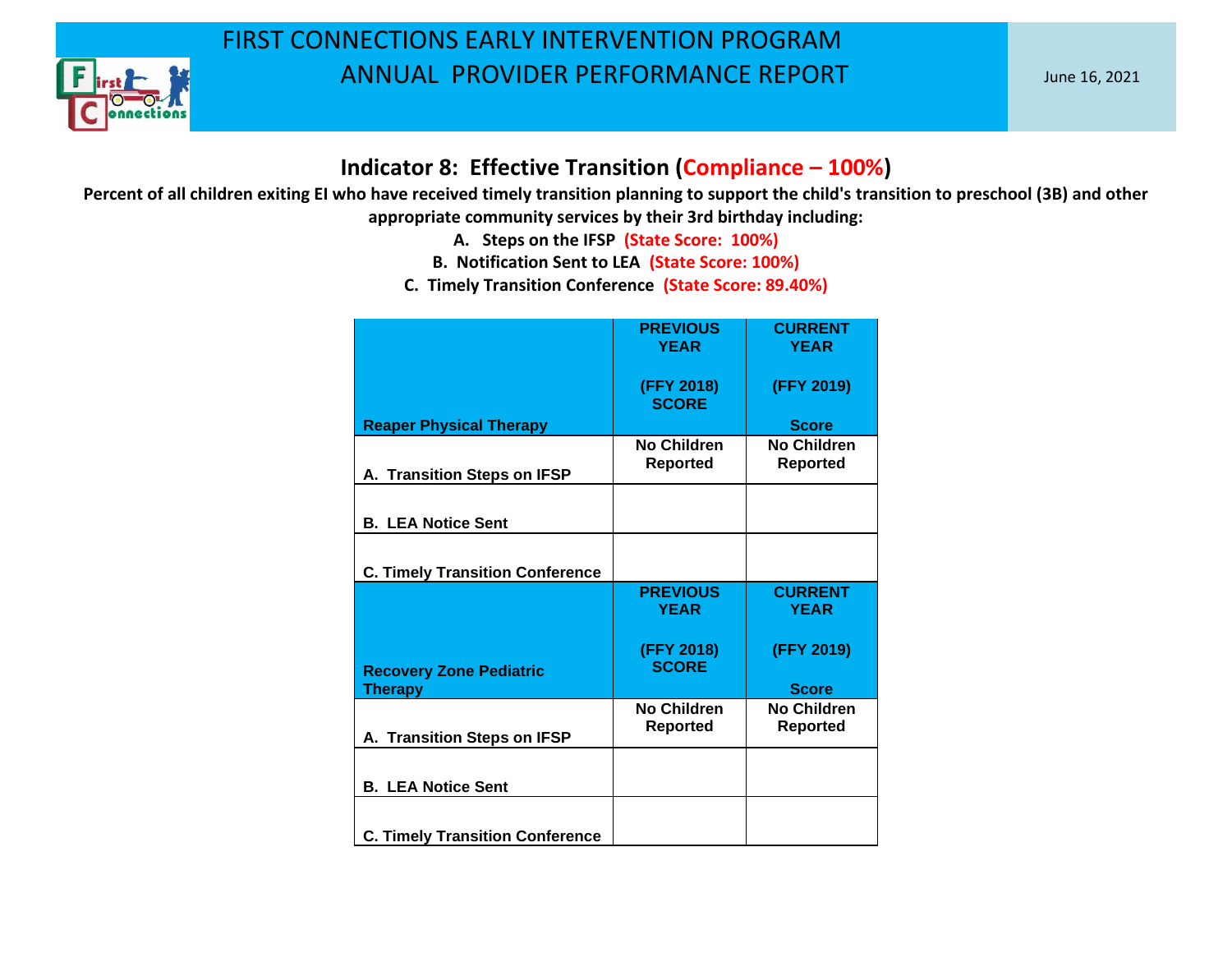

#### **Indicator 8: Effective Transition (Compliance – 100%)**

- **A. Steps on the IFSP (State Score: 100%)**
- **B. Notification Sent to LEA (State Score: 100%)**
- **C. Timely Transition Conference (State Score: 89.40%)**

|                                        | <b>PREVIOUS</b>    | <b>CURRENT</b>     |
|----------------------------------------|--------------------|--------------------|
|                                        | <b>YEAR</b>        | <b>YEAR</b>        |
|                                        |                    |                    |
|                                        | (FFY 2018)         | (FFY 2019)         |
| <b>Rehabilitation Network</b>          | <b>SCORE</b>       |                    |
| <b>Outpatient Services</b>             |                    | <b>Score</b>       |
|                                        | <b>No Children</b> | <b>No Children</b> |
|                                        | <b>Reported</b>    | <b>Reported</b>    |
| A. Transition Steps on IFSP            |                    |                    |
|                                        |                    |                    |
|                                        |                    |                    |
| <b>B. LEA Notice Sent</b>              |                    |                    |
|                                        |                    |                    |
| <b>C. Timely Transition Conference</b> |                    |                    |
|                                        | <b>PREVIOUS</b>    | <b>CURRENT</b>     |
|                                        | <b>YEAR</b>        | <b>YEAR</b>        |
|                                        |                    |                    |
|                                        |                    |                    |
|                                        | (FFY 2018)         | (FFY 2019)         |
|                                        | <b>SCORE</b>       |                    |
| <b>Resource Access, Inc.</b>           |                    | <b>Score</b>       |
|                                        | <b>No Children</b> | <b>No Children</b> |
| A. Transition Steps on IFSP            | <b>Reported</b>    | <b>Reported</b>    |
|                                        |                    |                    |
|                                        |                    |                    |
| <b>B. LEA Notice Sent</b>              |                    |                    |
|                                        |                    |                    |
|                                        |                    |                    |
|                                        |                    |                    |
|                                        |                    |                    |
| <b>C. Timely Transition Conference</b> |                    |                    |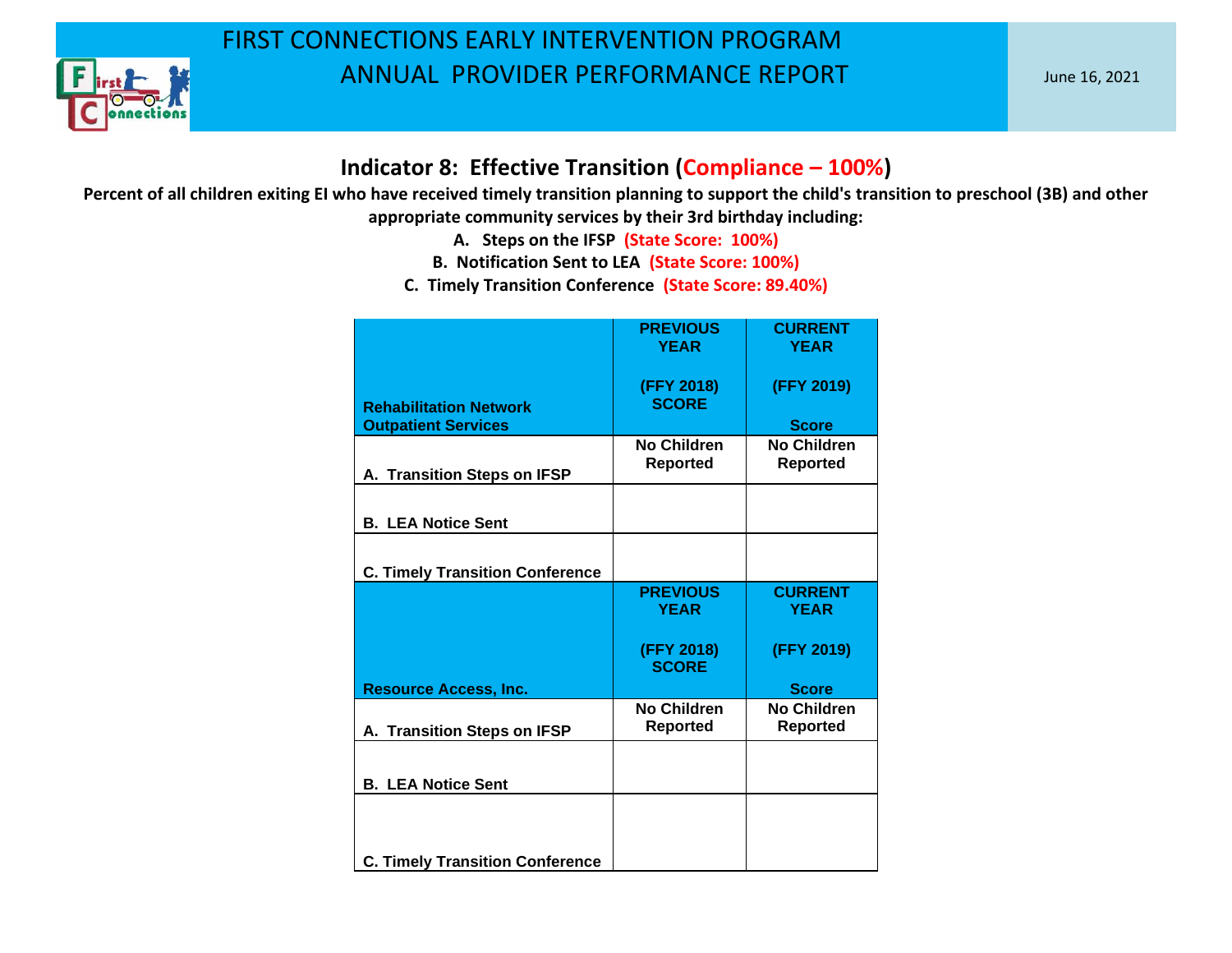

#### **Indicator 8: Effective Transition (Compliance – 100%)**

- **A. Steps on the IFSP (State Score: 100%)**
- **B. Notification Sent to LEA (State Score: 100%)**
- **C. Timely Transition Conference (State Score: 89.40%)**

|                                        | <b>PREVIOUS</b><br><b>YEAR</b> | <b>CURRENT</b><br><b>YEAR</b>         |
|----------------------------------------|--------------------------------|---------------------------------------|
|                                        | (FFY 2018)<br><b>SCORE</b>     | (FFY 2019)                            |
| <b>Resources Coordination</b>          |                                | <b>Score</b>                          |
| A. Transition Steps on IFSP            | No Children<br><b>Reported</b> | <b>No Children</b><br><b>Reported</b> |
| <b>B. LEA Notice Sent</b>              |                                |                                       |
| <b>C. Timely Transition Conference</b> |                                |                                       |
|                                        | <b>PREVIOUS</b><br><b>YEAR</b> | <b>CURRENT</b><br><b>YEAR</b>         |
| <b>South Arkansas Developmental</b>    | (FFY 2018)<br><b>SCORE</b>     | (FFY 2019)                            |
| <b>Center</b>                          |                                | <b>Score</b>                          |
| A. Transition Steps on IFSP            | 100%                           | 100%                                  |
|                                        | 100%                           | 100%                                  |
| <b>B. LEA Notice Sent</b>              |                                |                                       |
|                                        | 100%                           | 0%                                    |
| <b>C. Timely Transition Conference</b> |                                |                                       |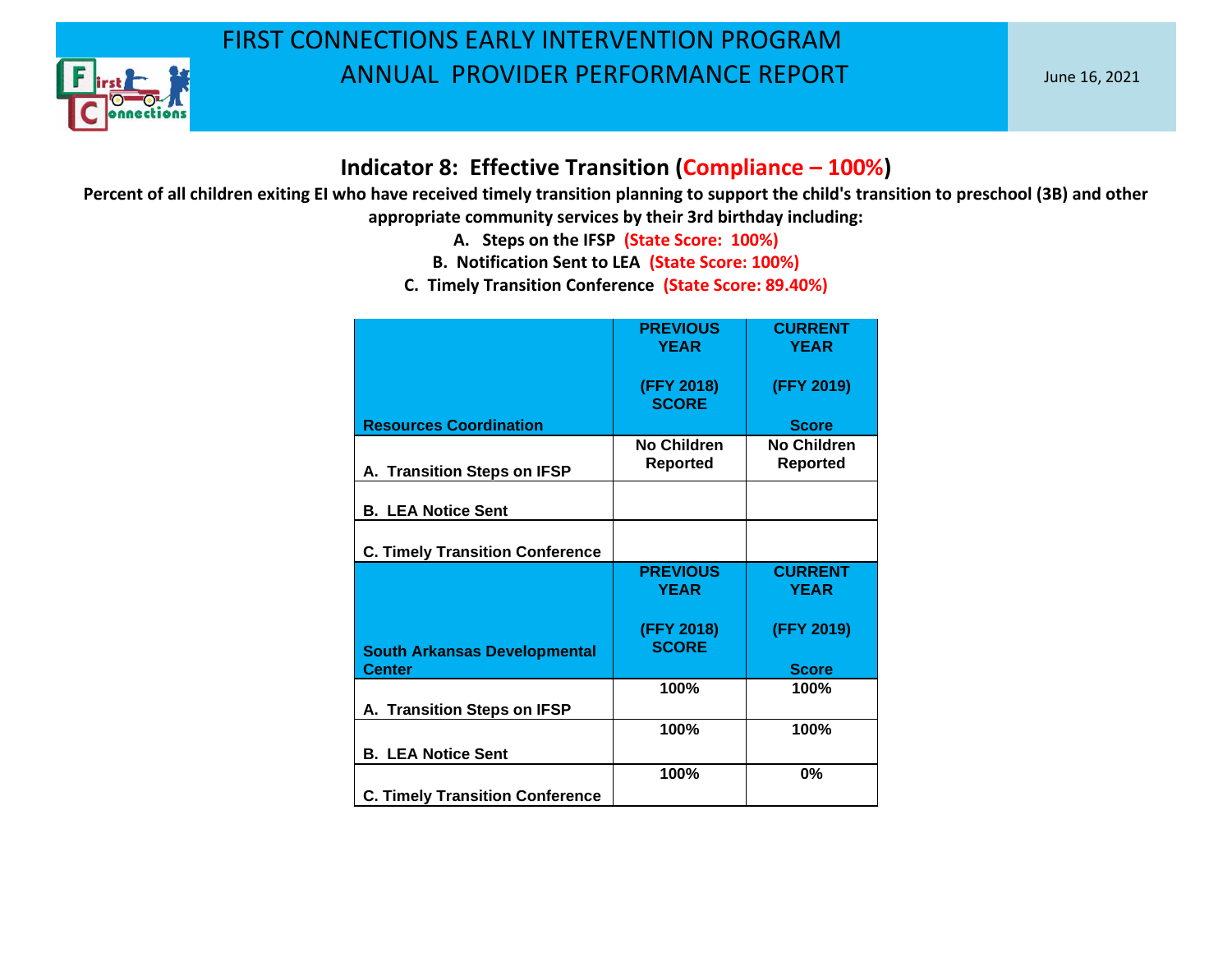

#### **Indicator 8: Effective Transition (Compliance – 100%)**

- **A. Steps on the IFSP (State Score: 100%)**
- **B. Notification Sent to LEA (State Score: 100%)**
- **C. Timely Transition Conference (State Score: 89.40%)**

|                                        | <b>PREVIOUS</b><br><b>YEAR</b>        | <b>CURRENT</b><br><b>YEAR</b>         |
|----------------------------------------|---------------------------------------|---------------------------------------|
|                                        | (FFY 2018)<br><b>SCORE</b>            | (FFY 2019)                            |
| <b>Speech Solutions</b>                |                                       | <b>Score</b>                          |
| A. Transition Steps on IFSP            | <b>No Children</b><br><b>Reported</b> | <b>No Children</b><br><b>Reported</b> |
|                                        |                                       |                                       |
| <b>B. LEA Notice Sent</b>              |                                       |                                       |
|                                        |                                       |                                       |
| <b>C. Timely Transition Conference</b> |                                       |                                       |
|                                        | <b>PREVIOUS</b><br><b>YEAR</b>        | <b>CURRENT</b><br><b>YEAR</b>         |
|                                        | (FFY 2018)<br><b>SCORE</b>            | (FFY 2019)                            |
| <b>Stepping Stone</b>                  |                                       | <b>Score</b>                          |
|                                        | No Children<br><b>Reported</b>        | No Children<br><b>Reported</b>        |
| A. Transition Steps on IFSP            |                                       |                                       |
|                                        |                                       |                                       |
| <b>B. LEA Notice Sent</b>              |                                       |                                       |
|                                        |                                       |                                       |
| <b>C. Timely Transition Conference</b> |                                       |                                       |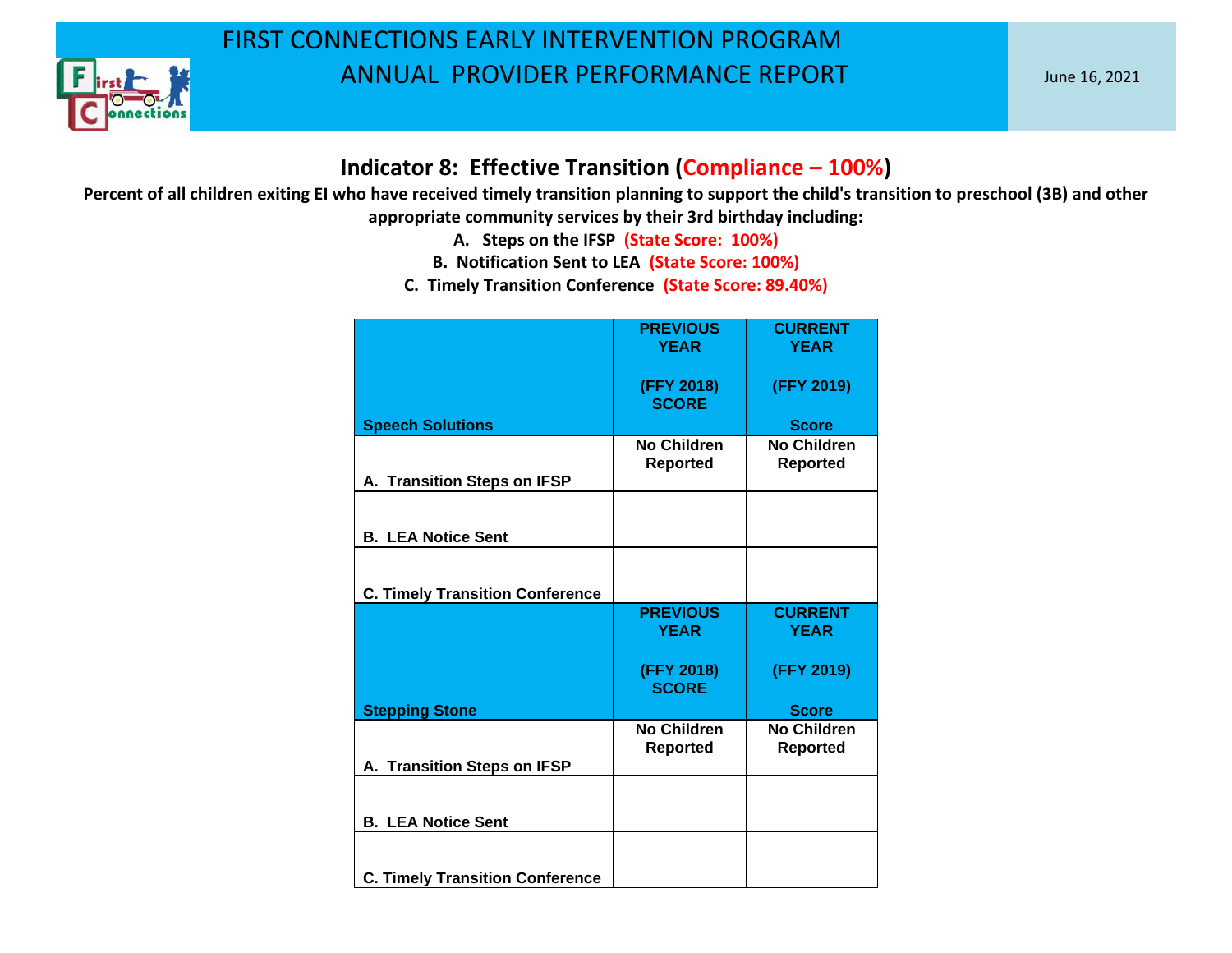

#### **Indicator 8: Effective Transition (Compliance – 100%)**

- **A. Steps on the IFSP (State Score: 100%)**
- **B. Notification Sent to LEA (State Score: 100%)**
- **C. Timely Transition Conference (State Score: 89.40%)**

|                                                           | <b>PREVIOUS</b><br><b>YEAR</b> | <b>CURRENT</b><br><b>YEAR</b>         |
|-----------------------------------------------------------|--------------------------------|---------------------------------------|
|                                                           |                                |                                       |
|                                                           | (FFY 2018)<br><b>SCORE</b>     | (FFY 2019)                            |
| <b>Sunshine School &amp;</b><br><b>Development Center</b> |                                | <b>Score</b>                          |
| A. Transition Steps on IFSP                               | No Children<br><b>Reported</b> | <b>No Children</b><br><b>Reported</b> |
| <b>B. LEA Notice Sent</b>                                 |                                |                                       |
|                                                           |                                |                                       |
| <b>C. Timely Transition Conference</b>                    |                                |                                       |
|                                                           | <b>PREVIOUS</b>                | <b>CURRENT</b>                        |
|                                                           | <b>YEAR</b>                    | <b>YEAR</b>                           |
|                                                           | (FFY 2018)<br><b>SCORE</b>     | (FFY 2019)                            |
| <b>The Doni Martin Center</b>                             |                                | <b>Score</b>                          |
|                                                           | No Children<br><b>Reported</b> | <b>No Children</b><br><b>Reported</b> |
| A. Transition Steps on IFSP                               |                                |                                       |
|                                                           |                                |                                       |
| <b>B. LEA Notice Sent</b>                                 |                                |                                       |
| <b>C. Timely Transition Conference</b>                    |                                |                                       |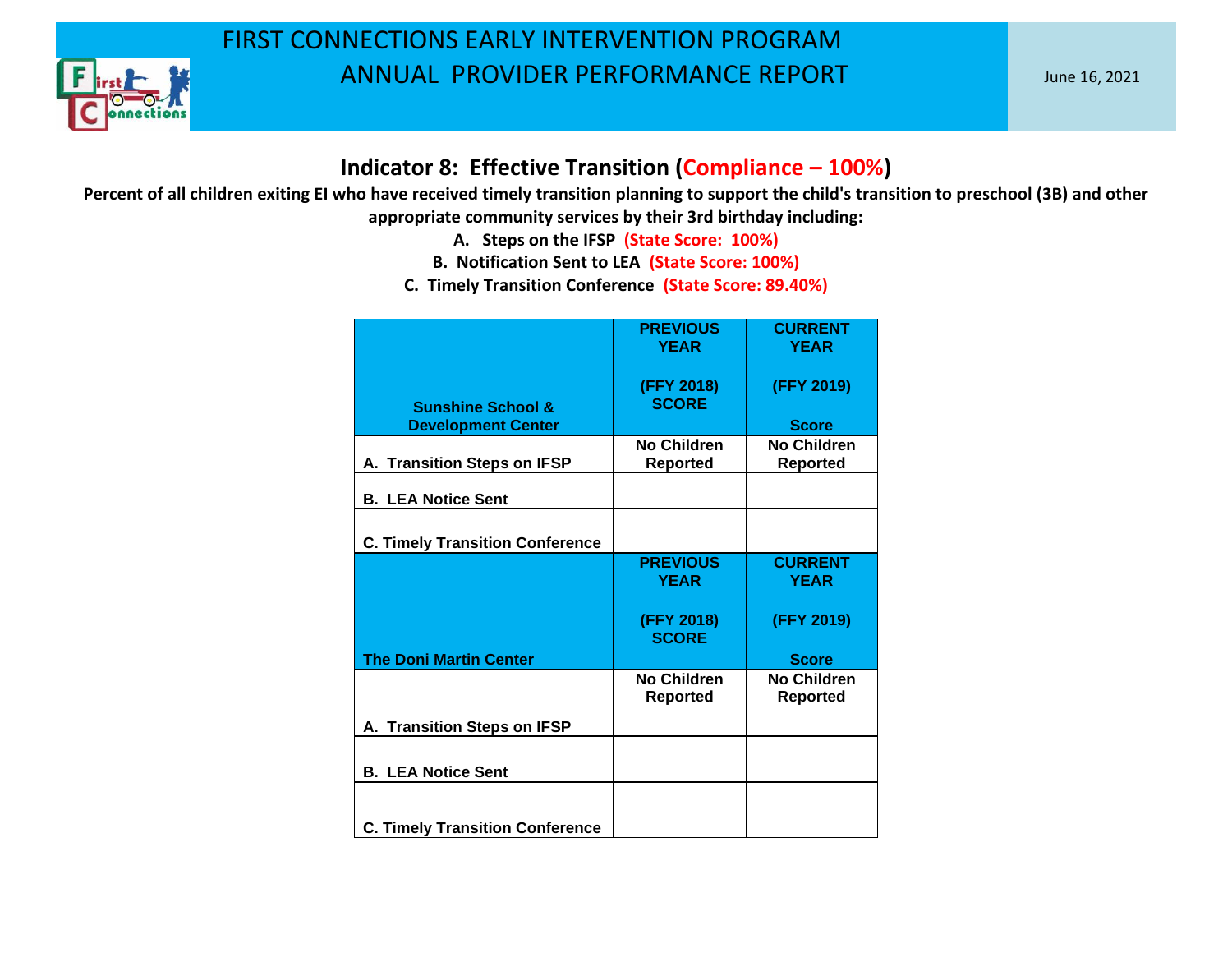

#### **Indicator 8: Effective Transition (Compliance – 100%)**

- **A. Steps on the IFSP (State Score: 100%)**
- **B. Notification Sent to LEA (State Score: 100%)**
- **C. Timely Transition Conference (State Score: 89.40%)**

|                                        | <b>PREVIOUS</b><br><b>YEAR</b>        | <b>CURRENT</b><br><b>YEAR</b>         |
|----------------------------------------|---------------------------------------|---------------------------------------|
| <b>The Learning Center of</b>          | (FFY 2018)<br><b>SCORE</b>            | (FFY 2019)                            |
| <b>Northeast Arkansas</b>              |                                       | <b>Score</b>                          |
|                                        | <b>No Children</b><br><b>Reported</b> | <b>No Children</b><br><b>Reported</b> |
| A. Transition Steps on IFSP            |                                       |                                       |
| <b>B. LEA Notice Sent</b>              |                                       |                                       |
| <b>C. Timely Transition Conference</b> |                                       |                                       |
|                                        | <b>PREVIOUS</b><br><b>YEAR</b>        | <b>CURRENT</b><br><b>YEAR</b>         |
|                                        | (FFY 2018)<br><b>SCORE</b>            | (FFY 2019)                            |
| <b>Thera-Play Pediatrics</b>           |                                       | <b>Score</b>                          |
| A. Transition Steps on IFSP            | <b>No Children</b><br><b>Reported</b> | <b>No Children</b><br><b>Reported</b> |
| <b>B. LEA Notice Sent</b>              |                                       |                                       |
| <b>C. Timely Transition Conference</b> |                                       |                                       |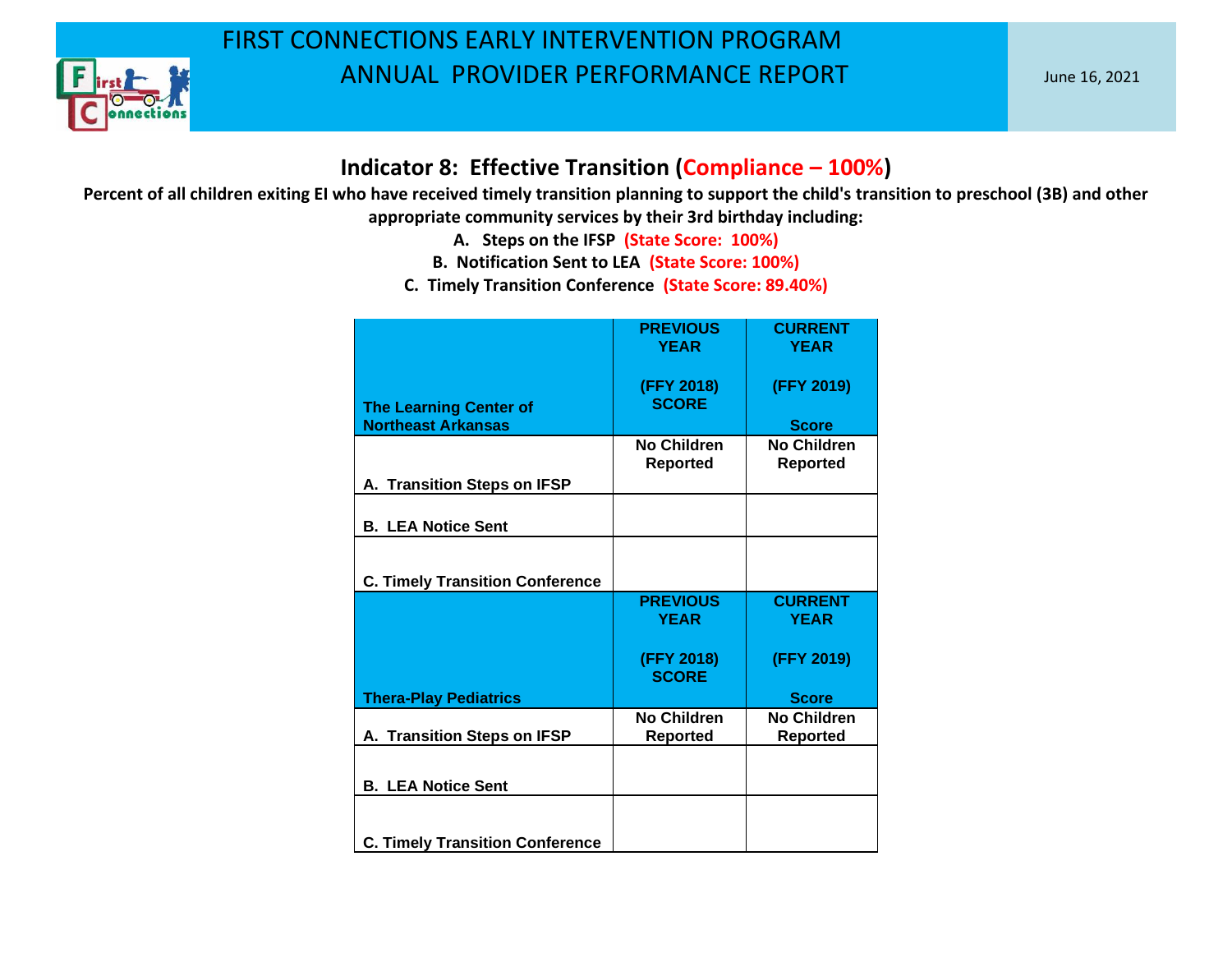

#### **Indicator 8: Effective Transition (Compliance – 100%)**

- **A. Steps on the IFSP (State Score: 100%)**
- **B. Notification Sent to LEA (State Score: 100%)**
- **C. Timely Transition Conference (State Score: 89.40%)**

|                                        | <b>PREVIOUS</b><br><b>YEAR</b> | <b>CURRENT</b><br><b>YEAR</b>         |
|----------------------------------------|--------------------------------|---------------------------------------|
|                                        | (FFY 2018)<br><b>SCORE</b>     | (FFY 2019)                            |
| <b>TheraKids, LLC</b>                  |                                | <b>Score</b>                          |
| A. Transition Steps on IFSP            | 100%                           | 100%                                  |
|                                        | 100%                           | 100%                                  |
| <b>B. LEA Notice Sent</b>              |                                |                                       |
|                                        | 100%                           | 100%                                  |
| <b>C. Timely Transition Conference</b> |                                |                                       |
|                                        | <b>PREVIOUS</b><br><b>YEAR</b> | <b>CURRENT</b><br><b>YEAR</b>         |
|                                        |                                |                                       |
|                                        | (FFY 2018)<br><b>SCORE</b>     | (FFY 2019)                            |
| <b>Therapy Providers</b>               |                                | <b>Score</b>                          |
|                                        | No Children<br><b>Reported</b> | <b>No Children</b><br><b>Reported</b> |
| A. Transition Steps on IFSP            |                                |                                       |
| <b>B. LEA Notice Sent</b>              |                                |                                       |
|                                        |                                |                                       |
| <b>C. Timely Transition Conference</b> |                                |                                       |